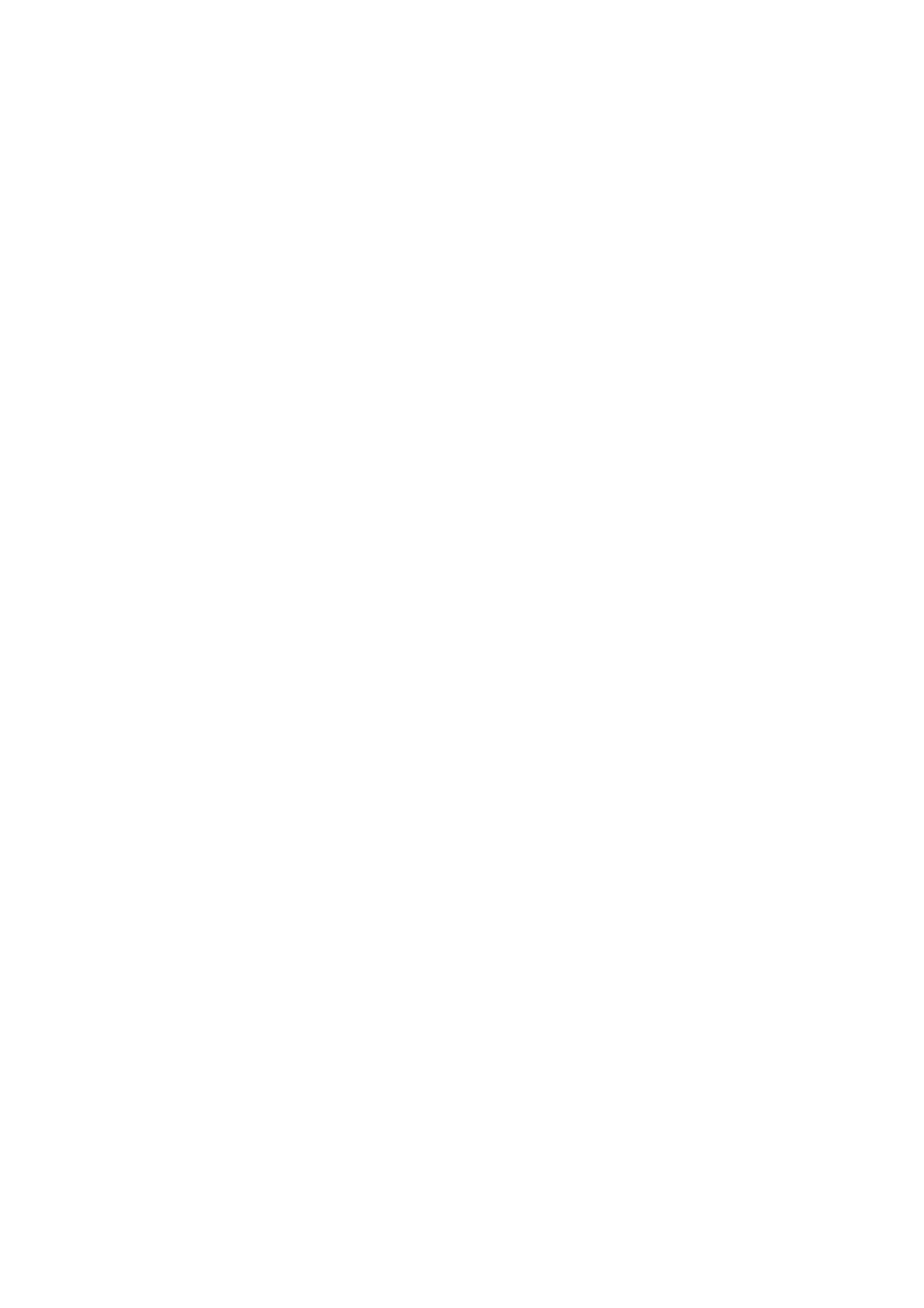# **CHAPTER 310**

# **DIAMOND INDUSTRY PROTECTION ACT**

# ARRANGEMENT OF SECTIONS

# *Section*

- 1. Short Title.
- 2. Interpretation.
- 3. Unlawful possession of diamonds.
- 4. Payment of debts in diamonds.
- 5. Unauthorized cutting and setting of diamonds prohibited.
- 6. Restriction on selling diamonds.
- 7. Restriction on buying diamonds.
- 8. no buying or selling on Sundays or at night.
- 9. Exception of transactions approved by Commissioner.
- 10. Restriction on export and import of diamonds.
- 11. Issue of diamond dealer's licence.
- 12. Diamond register to be kept.
- 13. Payment of fees and royalties.
- 14. Search warrants.
- 15. Stealing by Servants.
- 16. Penalty for certain offences.
- 17. Attempts and abetment.
- 18. Burden of proof as to diamond.
- 19. Powers of entry, and arrest.
- 20. Power to detain diamonds sent by post.
- 21. Person finding diamond to report to commissioner.
- 22. *Repealed*.
- 23. Rewards.
- 24. Protection of officers.
- 25. Offences.
- 26. Regulations.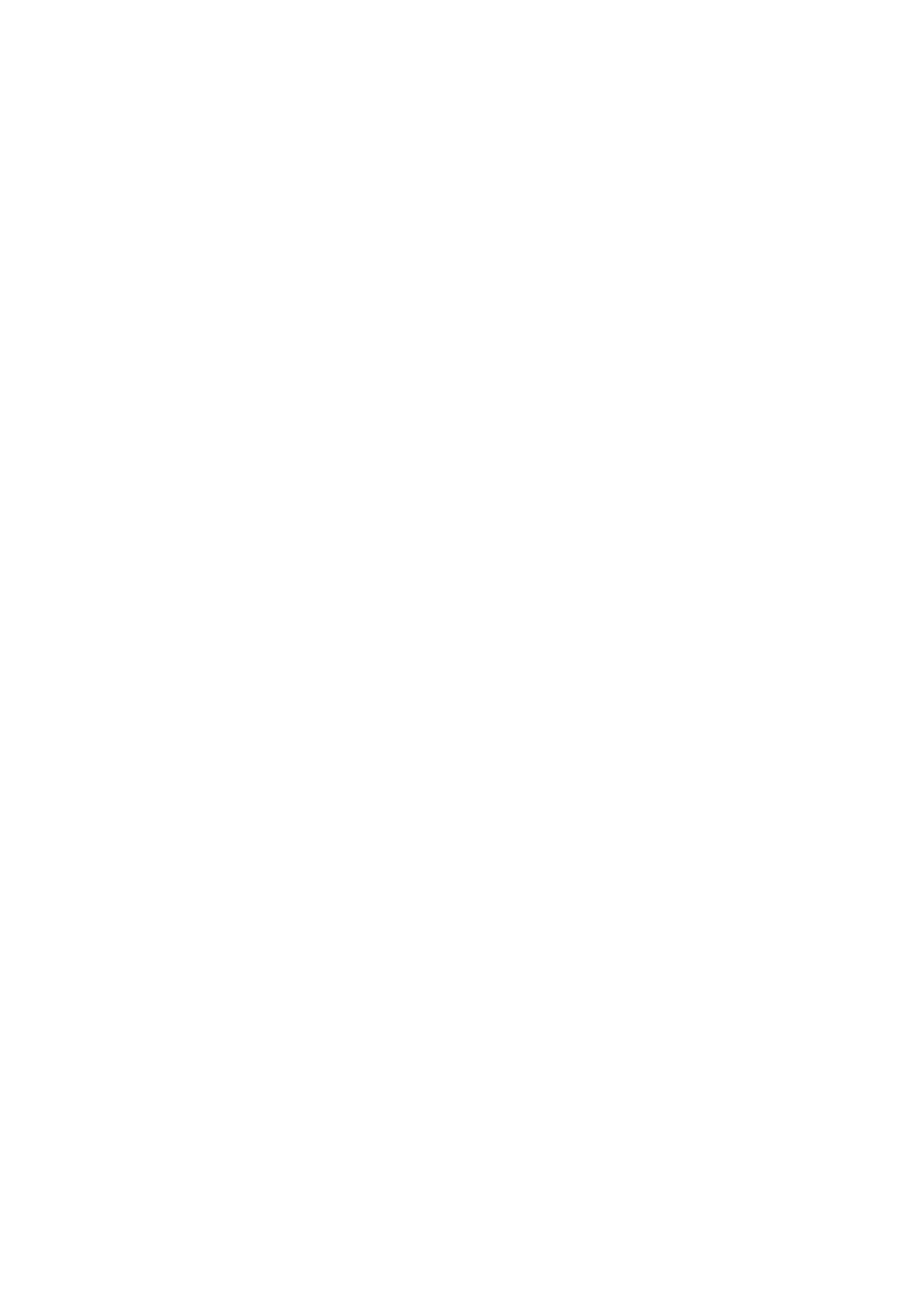# **CHAPTER 310**

# **DIAMOND INDUSTRY PROTECTION ACT**

[*Date of assent: 4th June, 1949*.]

[*Date of commencement: 4th June, 1949*.]

### **An Act of Parliament to provide for the protection of the diamond industry**

[Act No. 9 of 1952, L.N. 342/1956, L.N. 343/1956, L.N. 172/1960, L.N. 173/1960, Act No. 21 of 1961, L.N. 2/1964, L.N. 236/1964, Act No. 21 of 1966, Act No. 12 of 1970, Act No. 13 of 1988, Act No. 17 of 2006.]

# **1. Short title**

This Act may be cited as the Diamond Industry Protection Act.

# **2. Interpretation**

In this Act, unless the context otherwise requires—

**"authorized diamond miner"** means the holder, under the Mining Act (Cap. 306), of a prospecting right, endorsed by the Commissioner, for diamonds, or of an exclusive prospecting licence for precious stones, or a special licence for precious stones, or of a precious stones lode location or a precious stones alluvial location, of which the certificate of registration has been endorsed by the Commissioner, or of a mining lease for diamonds, or any person authorized in writing by the holder of such right, location or lease to act on his behalf for the purposes of this Act, provided that such authorization has been previously communicated to and approved in writing by the Commissioner;

**"buy"** includes barter, and includes receive as a pledge or security;

**"Commissioner"** means the Commissioner of Mines and Geology;

**"diamond"** means any rough and uncut diamond;

**"diamond area"** means an area or part thereof in respect of which an exclusive prospecting licence, special licence, location or lease has been granted or registered under the Mining Act for the purpose of prospecting or mining for diamonds and includes—

- (a) the area of any right of occupancy granted to the holder of that licence, location or lease for the purpose of his prospecting or mining operations; and
- (b) the area extending to a distance of three kilometres beyond the boundaries of the location, lease or right of occupancy;

**"diamond protection area"** means an area established as such in pursuance of regulations made under section 26;

**"licensed diamond dealer"** means the holder of a diamond dealer's licence, issued under this Act;

**"sell"** includes barter, and includes deposit as a pledge or security. [Act No. 9 of 1952, s. 2, L.N.236/1964, Act No. 12 of 1970, Fourth Sch.]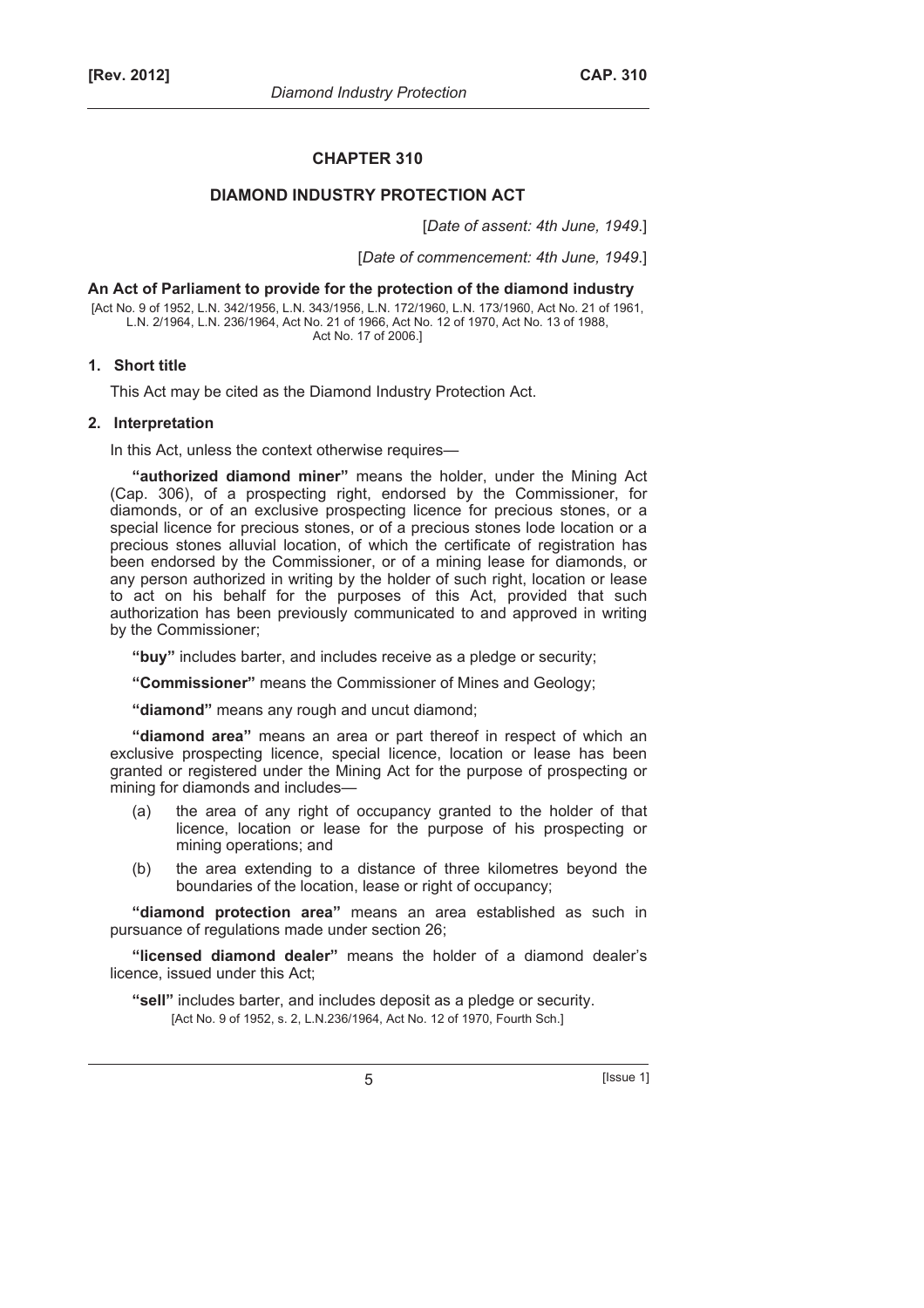# **3. Unlawful possession of diamonds**

(1) If a diamond is found in the possession, power or control of any person, that person shall, unless he proves that he obtained it lawfully, be guilty of an offence and liable to a fine not exceeding twenty thousand shillings or to imprisonment for a term not exceeding ten years or to both.

(2) Any diamond in the course of transmission through the post, either within Kenya or from Kenya to a place outside Kenya, shall while within Kenya be deemed for the purpose of this section to be in the possession of the person who dispatched that diamond by post.

[Act No. 12 of 1970, Fourth Sch.]

### **4. Payment of debts in diamonds**

No person shall pay or satisfy a debt by means of diamonds:

Provided that this section shall not prevent an authorized diamond miner from satisfying a debt, due from him to a licensed diamond dealer, by means of diamonds.

# **5. Unauthorized cutting and setting of diamonds prohibited**

No person shall cut, polish or break, or alter in any manner the shape of, any diamond, or shall set any diamond in any form of tool or other setting, except with the written authority of the Commissioner and in accordance with such conditions as the Commissioner may impose and the Commissioner may refuse to grant the authority without assigning any reason therefor.

# **6. Restriction on selling of diamonds**

(1) No person, other than an authorized diamond miner or a licensed diamond dealer, shall sell or otherwise dispose of any diamond.

(2) No authorized diamond miner shall sell or otherwise dispose of a diamond which is not lawfully won by him or by some other authorized diamond miner for whom he is authorized in writing to act for the purpose of the sale or disposal.

(3) No licensed diamond dealer shall sell or otherwise dispose of a diamond, except on behalf of an authorized diamond miner or another licensed diamond dealer, or unless the diamond has been obtained from an authorized diamond miner or another licensed diamond dealer.

(4) No authorized diamond miner or licensed diamond dealer shall sell or otherwise dispose of any diamond to any person residing in Kenya other than a licensed diamond dealer.

(5) Any person contravening any of the provisions of this section shall be guilty of an offence and liable to a fine not exceeding twenty thousand shillings or to imprisonment for a term not exceeding fifteen years or to both.

[Act No. 12 of 1970, Fourth Sch.]

# **7. Restriction on buying diamonds**

(1) No person, other than a licensed diamond dealer, shall buy or otherwise acquire, except by lawful mining, any diamonds.

(2) No licensed diamond dealer shall buy or otherwise acquire any diamond except from an authorized diamond miner or another licensed diamond dealer.

 $[|$  Issue 1 $]$  6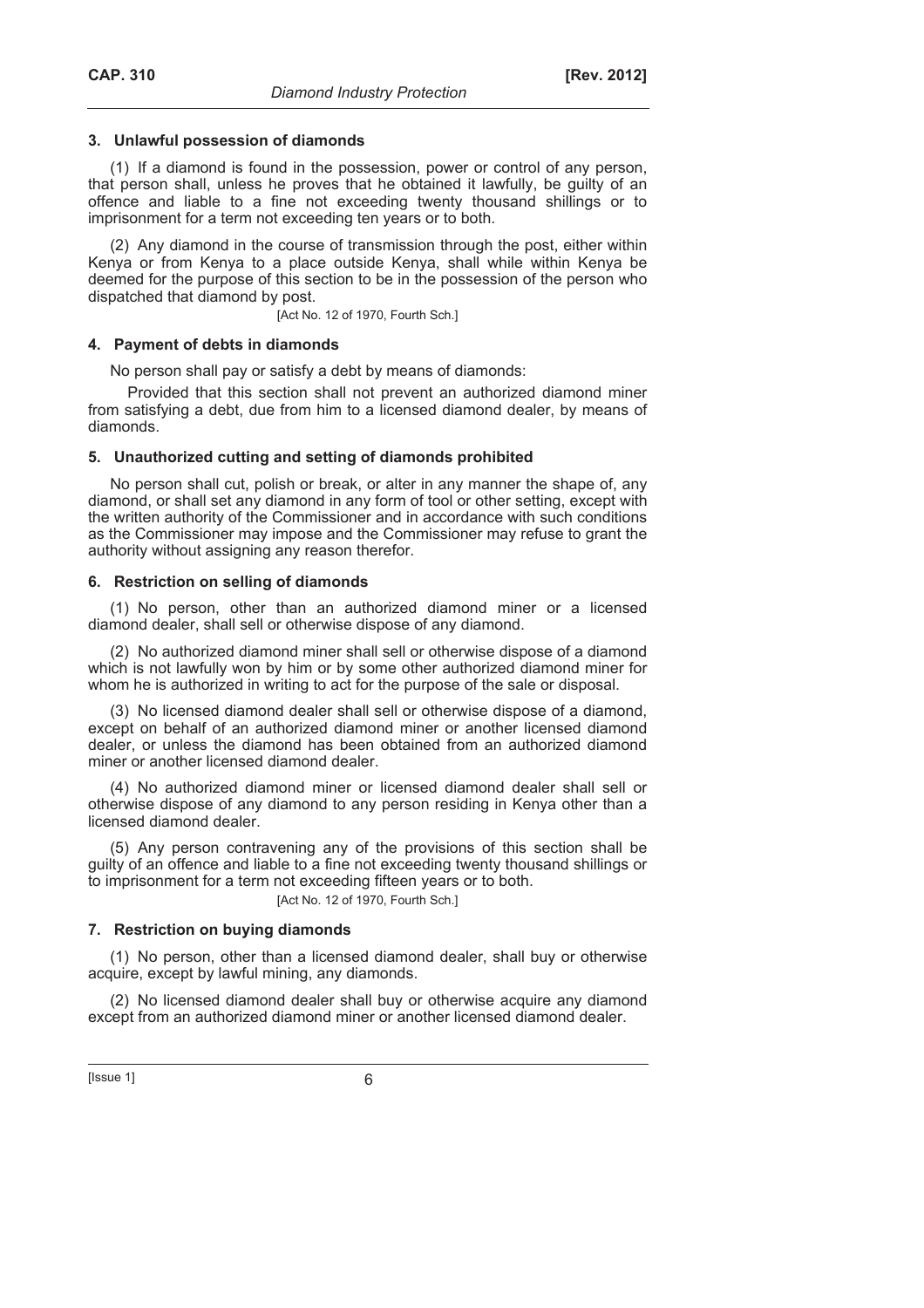(3) Any person contravening any of the provisions of this section shall be guilty of an offence and liable to a fine not exceeding twenty thousand shillings or to imprisonment for a term not exceeding fifteen years or to both.

[Act No. 12 of 1970, Fourth Sch.]

# **8. No buying or selling on Sundays or at night**

No person shall buy or sell any diamond on a Sunday or between the hours of six o'clock in the evening of any day and six o'clock in the morning of the following day.

# **9. Exceptions of transactions approved by Commissioner**

Sections 4 to 8, both inclusive, shall not apply to any transaction which has previously been approved in writing by the Commissioner, if all the conditions attached to that approval are observed in the transaction.

# **10. Restriction on export and import of diamonds**

(1) No person shall export or import any diamond unless he holds a permit so to do issued, in the prescribed form, by the Commissioner, who may at any time, without assigning a reason, refuse to issue the permit.

(2) The Commissioner may delegate to any other person, authority to issue or refuse the issue of any permit required under subsection (1).

(3) Every permit issued under subsection (1) shall be valid for such period and shall be subject to such conditions as may be prescribed or as may be specified therein.

(4) Except when in transmission by post, no diamond shall be carried by lake or coastwise by sea in Kenya or shall be shipped or taken aboard any aircraft in Kenya unless particulars thereof have previously been declared to a Collector of Customs in the manner required by him.

# **11. Issue of diamond dealer's licence**

(1) A diamond dealer's licence in the prescribed form may be issued by the Commissioner and shall expire on the thirty-first day of December following the date of issue.

(2) The fee for a licence shall be ten thousand shillings.

(3) The Commissioner may, subject to a right of appeal to the Minister, without assigning a reason, refuse to issue any licence or revoke any licence:

(4) A licensed diamond dealer shall not buy, sell or store any diamond, except on such premises as are prescribed or specified in his licence.

(5) Every licensed diamond dealer shall have affixed outside his premises a sign bearing his name and the words "Licensed Diamond Dealer", in a conspicuous place and in legible lettering, and a dealer who contravenes the provisions of this subsection shall be guilty of an offence and liable to a fine not exceeding five hundred shillings for a first offence and five thousand shillings for each subsequent offence:

Provided that the provisions of this subsection shall not apply to any person lawfully entitled to carry on the business of a banker.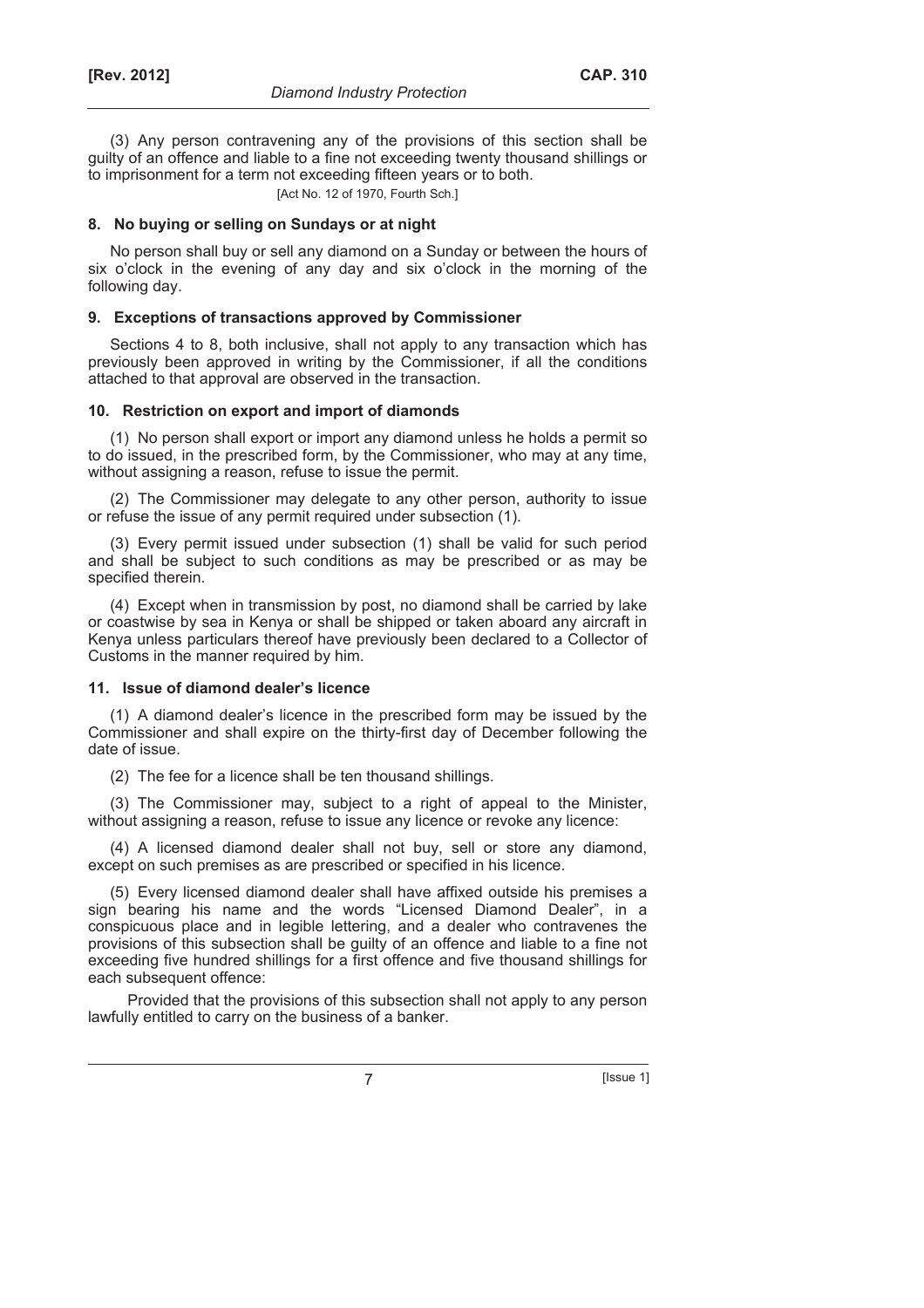(6) The Commissioner shall, before issuing a licence under this section, require the applicant therefor to supply evidence of his financial stability, and to provide security, by way of bond or cash deposit as the Commissioner shall require, for the due payment of any prescribed fees or royalties which may become payable by such dealer in the course of his business under this Act,

[L.N.342/1956, L.N 172/1960, Act No. 13 of 1988, Sch.]

# **12. Diamond register to be kept**

Every licensed diamond dealer, and every holder of an exclusive prospecting licence, location or lease granted under the provisions of the Mining Act (Cap. 306) for the purpose of prospecting or mining for diamonds, shall keep, in such form and manner as may be prescribed, a book known as a diamond register, in which shall be entered such particulars in such manner as may be prescribed, and shall render monthly to the Commissioner, in such form and manner as may be prescribed, a copy of all entries in such diamond register for the previous month.

# **13. Payment of fees and royalties**

(1) Every licensed diamond dealer shall be liable for the due payment of all prescribed fees and of all royalties prescribed under the Mining Act (Cap.306) which may be due in respect of any diamonds bought, sold, received or exported by him, and, if so required by the Commissioner, shall give security to the satisfaction of the Commissioner for the due payment of all the fees and royalties.

(2) Subject to any agreement to the contrary, a licensed diamond dealer who pays any fee or royalty in respect of any diamonds may recover or retain the amount from the person on whose behalf he sold or exported such diamonds or from whom he received them.

# **14. Search warrant**

(1) Any magistrate who has reason to suspect that any diamond with respect to which an offence under this Act or any regulations made thereunder has been committed is concealed in any place may issue a warrant authorizing a police officer, at any time within one month from the date of the warrant, to enter and search the place and all buildings and things therein, using such force as may be necessary for that purpose, and to seize any diamond and arrest any person found therein.

(2) Any person arrested and any diamond seized under the authority of a warrant shall, as soon as possible, be brought before a court of competent jurisdiction, to be dealt with according to law.

# **15. Stealing by servants**

(1) Any person employed as a clerk or servant who steals any diamond the property of or in the lawful possession of his employer or conceals or retains the diamond with intent to convert the same to his own use shall be guilty of an offence and liable to a fine not exceeding fifty thousand shillings or to imprisonment for a term not exceeding fifteen years or to both; and any person inducing any other person employed as a clerk or servant to commit the offence shall be guilty of an offence and liable to the same punishment.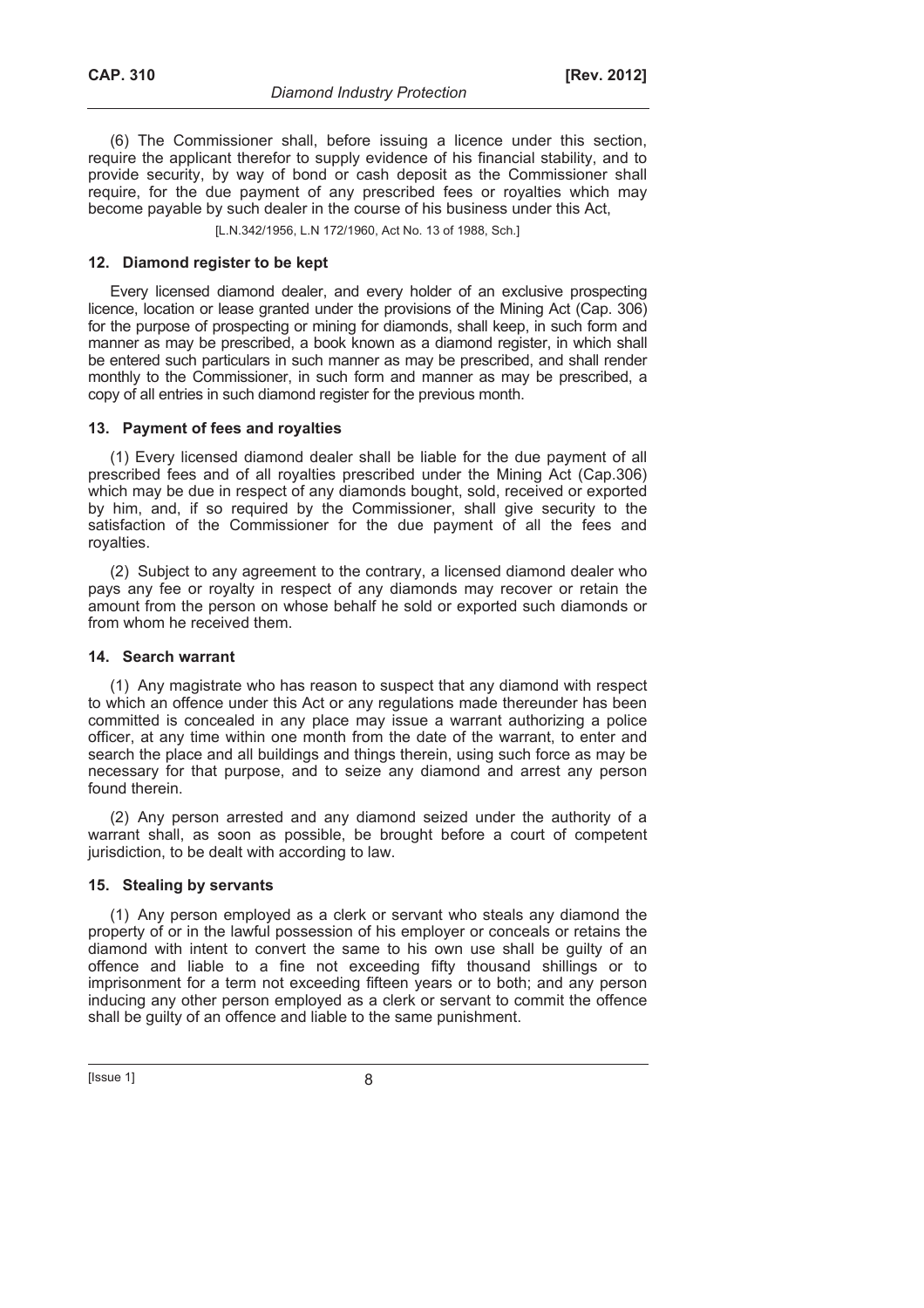(2) Any diamond found in the possession of any person who is, at the time when the diamond is found in his possession, or was within three months previously, employed as a clerk or servant by a licensed diamond dealer, or authorized diamond miner, shall, unless the contrary be proved, be deemed to be the property of the employer and may be seized and taken possession of by that employer.

# **16. Penalty for certain offences**

(1) Any person who contravenes any of the provisions of this Act or of any regulations made thereunder for the contravention of which no penalty is specially imposed, or who fails without reasonable excuse to comply with any lawful requirement thereunder, shall be guilty of an offence and liable to a fine not exceeding twenty thousand shillings or to imprisonment for a term not exceeding three years or to both.

(2) In any case where a person has been convicted of an offence against this Act or against any regulations made thereunder, the court may, if it thinks fit, declare that any diamond with respect to which the offence was committed shall be forfeited, if there is no known person, other than the person convicted, who, in the opinion of the court, is entitled thereto.

# **17. Attempts and abetment**

Any person who attempts to commit or abets an offence under this Act or any regulations made thereunder shall himself be guilty of an offence under this Act and liable to the same punishment as provided for that offence.

# **18. Burden of proof as to diamond**

(1) If for the purposes of this Act or any regulations made thereunder, the question is in issue as to whether any article is or is not a diamond, the burden of proof that that article is or is not a diamond shall be on the person who alleges such to be the case; and, in the absence of the proof, the article shall be deemed to be a diamond.

(2) A certificate purporting to be signed by or under the authority of the Commissioner that any article is or is not a diamond shall be admissible in evidence without further regulations made thereunder, and shall be *prima facie* evidence of the facts stated therein:

Provided that the court may summon as a witness the officer who signed the certificate.

# **19. Powers of entry, and arrest**

(1) The Commissioner and any person duly authorized by him in writing in that behalf and any police officer arrest, may, subject, in the case of a person authorized by the Commissioner, to any restrictions upon the powers contained in such authorization, and, in the case of a police officer, to the provision of subsection (5), without warrant—

 (a) for the purpose of preventing the commission of any offence under this Act or any regulations made thereunder or of discovering and prosecuting persons who have committed any such offence, enter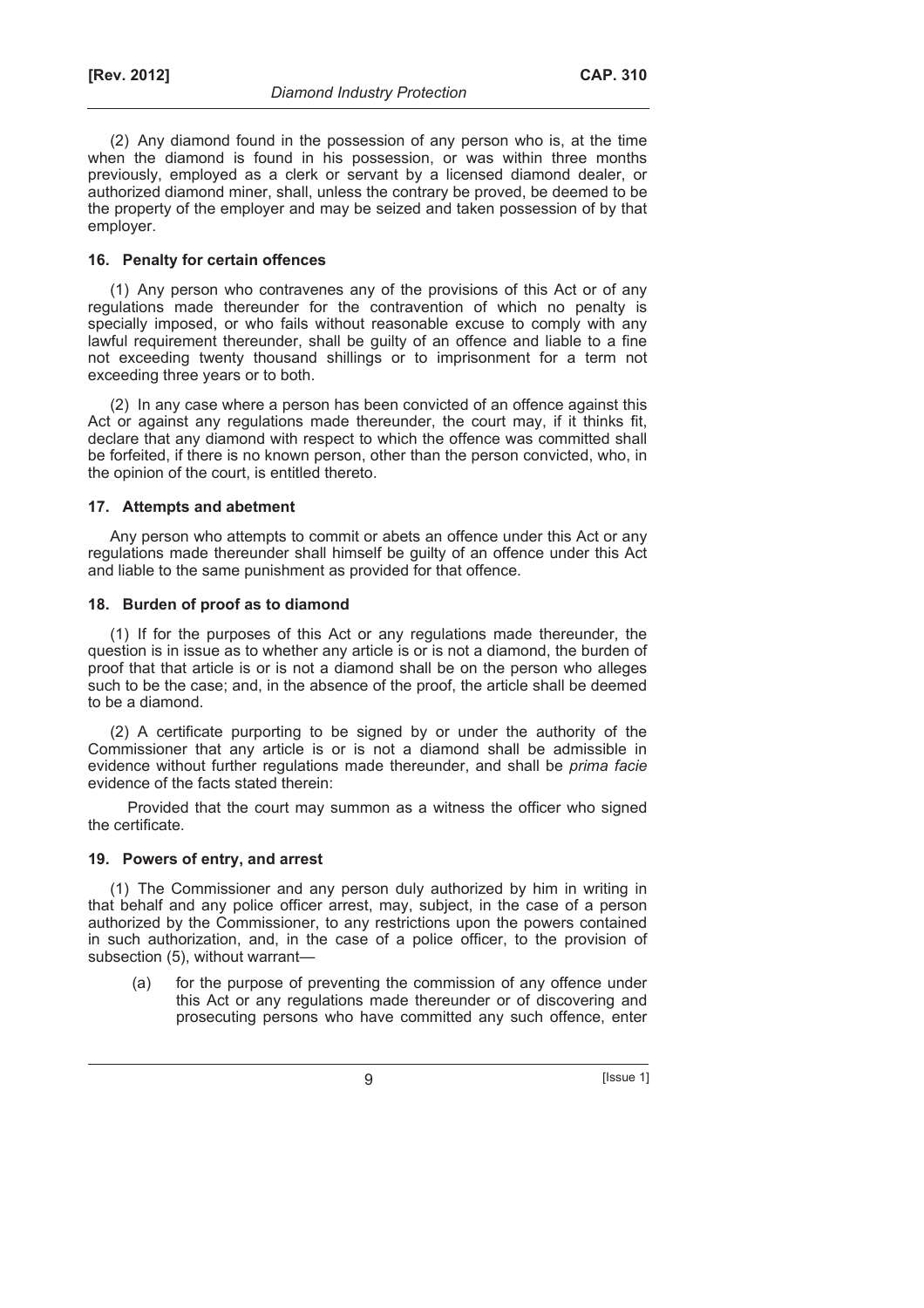any diamond area and search any prospecting or opencast mining works, buildings, premises, structures, camps, places, articles, vehicles and persons situated or found therein;

- (b) stop and search, and detain for the purpose of searching, any person, vehicle, vessel and aircraft on or at any highway, street, road, public place, railway, wharf, landing-stage, aerodrome or landing-ground, whenever there is reasonable ground to suspect that any diamond is unlawfully concealed or detained by or on such person or in such place, and for such purpose may enter any such place;
- (c) arrest any person who has been or is concerned in any of the offences described in sections 3, 4, 5, 6, 7, 8, 10, 11 and 15, or against whom a reasonable complaint has been made or credible information has been received, or where a reasonable suspicion exists of his having been so concerned;
- (d) arrest any person found within a diamond protection area whose presence therein is unlawful;
- (e) at any time seize and detain any diamond in connexion with which any offence has been committed under this Act or any regulations made thereunder, or in respect of which there are reasonable grounds for suspecting that such an offence has been or is being committed:

 Provided that a diamond so seized shall as soon as possible be deposited with an administrative officer of the district in which the seizure occurred;

 (f) between six o'clock in the morning and six o'clock in the evening, enter any premises or place in which diamonds are stored or kept and require the owner or occupier thereof, or the manager, agent or representative of the owner or occupier, or other person for the time being in charge of the diamonds, forthwith to produce for inspection all diamonds in his possession or under his control and the diamond register and all records pertaining thereto, and may make extracts from that register or record and require the owner or occupier or his manager, agent, representative or other person for the time being in charge of the diamonds to weigh in his presence any or all of the diamonds so produced, and may himself weigh the diamonds.

(2) Where any diamond is deposited under paragraph (e) of subsection (1), the administrative officer concerned shall, unless the ownership thereof is determined in the course of criminal proceedings taken in connexion with the seizure of such diamonds, proceed as provided by section 21 in the case of found diamonds so deposited.

(3) All such force may be used as is reasonably necessary for the purpose of exercising any of the powers conferred by subsection (1), but the power to search persons shall be exercised with due regard to privacy, and no female shall be searched except by a female and in the presence of females only.

(4) Every person arrested under subsection (1) shall be brought before a court of competent jurisdiction as soon as is practicable.

 $[|$  Issue 1 $|$  10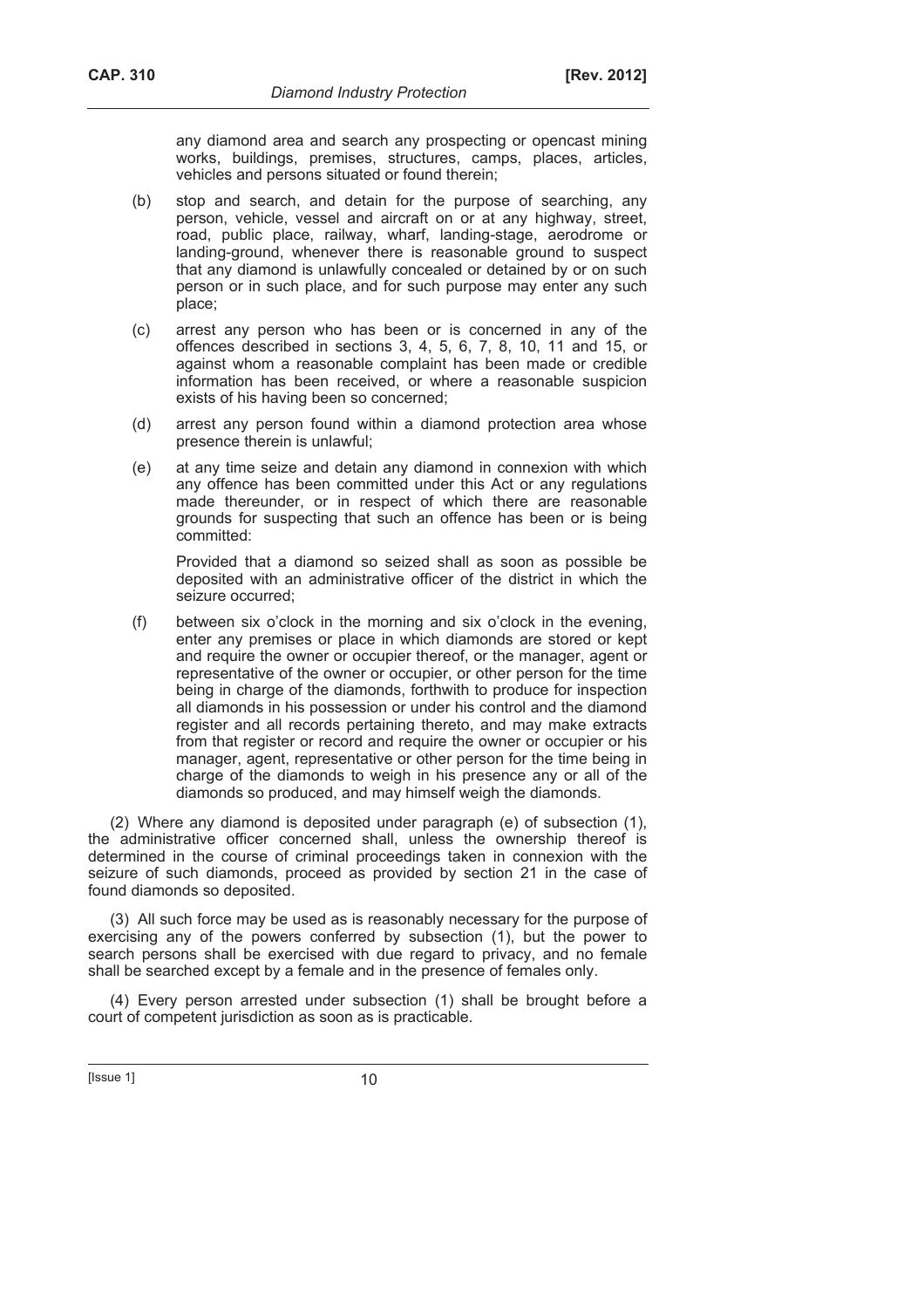(5) The powers conferred by paragraphs (a) and (f) of subsection (1) shall not be exercised by any police officer below the rank of Inspector.

(6) Notwithstanding anything contained in sections 85 to 88, both inclusive, of the Criminal Procedure Code (Cap. 75), the Commissioner or any officer duly authorized by him in writing in that behalf may conduct or assist in conducting a prosecution before any subordinate court for any offence under this Act or any regulations made thereunder.

# **20. Power to detain diamonds sent by post**

(1) A police officer of or above the rank of Inspector who has reasonable cause to believe that an article is being dispatched by post containing diamonds in connexion with which an offence under this Act or any regulations made thereunder has been committed may stop or cause the article to be stopped at any post office in Kenya either during transit or otherwise.

(2) If the person who has dispatched the article referred to in subsection (1) be ascertained and is in Kenya, the police officer shall thereupon, by notice in writing personally served upon that person, require him to attend, either personally or by an agent duly authorized by him in writing, at the post office at which the article is detained and at a time which shall be specified, and which shall allow reasonable opportunity for his attendance or that of that agent, in order that he or the agent may be present at the opening and examination of the article.

(3) At the time and place specified in a notice under subsection (2) the police officer shall open the article in the presence of the person for the time being in charge of the post office, and if such person or such agent attends, in the presence of such person or such agent, and shall, after examination, either release the article for transmission through the post or require the same to be detained pending an order of a magistrate holding a subordinate court of the first or second class for the disposal thereof.

(4) If the person who dispatched the article cannot be ascertained or is not in Kenya, the police officer may at any time open the article in the post office at which it is detained in the presence of the person for the time being in charge of the post office, and may examine the same, and shall, after examination, either release the article for transmission through the post or require the same to be detained pending an order of a magistrate holding a subordinate court of the first or second class for the disposal thereof.

# **21. Person finding diamond to report to Commissioner**

(1) Any person who discovers any diamond without an apparent owner, or on any land not held by him under a location or lease granted for the purpose of mining for diamonds or in respect of which he does not hold a right or a licence to prospect for diamonds thereon or thereunder, shall forthwith report the discovery to the Commissioner, and shall deliver the diamond to the Commissioner, who shall forthwith cause it to be deposited with an administrative officer of the district in which the diamond was discovered.

(2) The administrative officer with whom a diamond is deposited shall advertise the discovery in one issue of the *Gazette*, and, unless within three months from the date when the advertisement appears any person proves, to the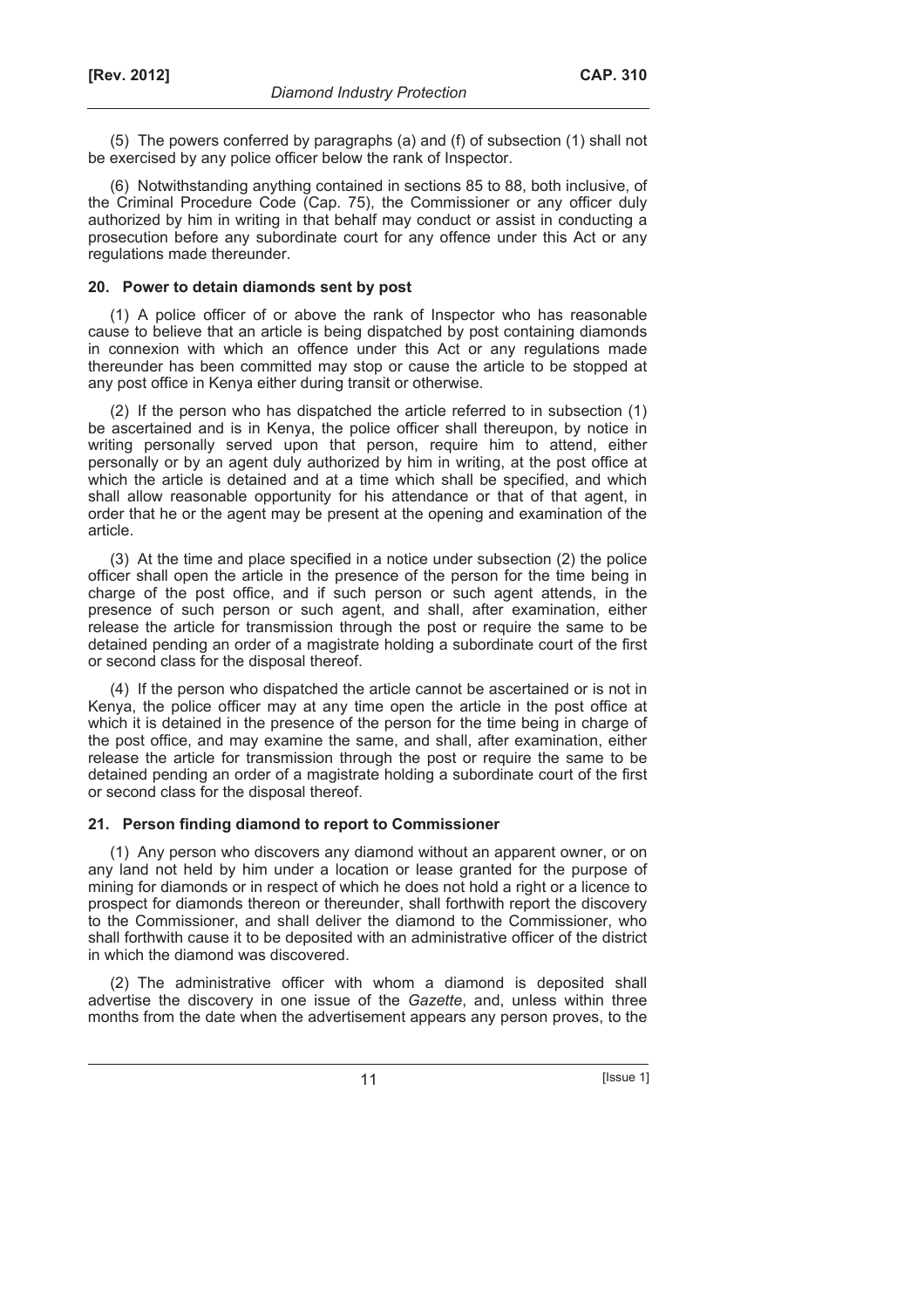satisfaction of a magistrate holding a subordinate court of the first class his title to the diamond and that he was not concerned in any offence in connexion therewith, the magistrate shall declare the same to be forfeited:

Provided that the administrative officer may, in the absence of any person proving his title to the diamond, in the manner provided in this subsection, and after giving full consideration to such representations as the finder of the diamond and the Commissioner, or an officer appointed by him in that behalf, may make, and to such other evidence regarding the matter as may be adduced by other persons, sell the diamond and pay to the finder a portion of the net proceeds of the sale, not exceeding one-half, after deducting from the gross proceeds the costs of realization and such royalties as may be prescribed under any Act for the time being in force.

(3) Every sale of a diamond under subsection (2) shall be conducted in such manner as may be prescribed.

# **22.** *Repealed by Act No. 17 of 2006, s. 24*.

### **23. Rewards**

(1) Any person, other than a person in the service of the Government, who gives to the police information leading to any other person being prosecuted to conviction for an offence under this Act or any regulations made thereunder may, at the discretion and upon the written authority of the Commissioner of Police, be paid out of moneys provided by Parliament a monetary reward of such amount, not exceeding one-third of the proceeds derived from the sale of any diamond which the court convicting such person may have declared to be forfeited under subsection (2) of section 16.

(2) Nothing in this section shall confer on any person any right in law to a monetary reward.

[Act No. 9 of 1952, s. 3, Act No. 21 of 1961, Sch., Act No. 21 of 1966, Sch.]

# **24. Protection of officers**

Where any civil or criminal proceeding is brought to trial against any officer on account of any act done by him in the purported exercise of any of the powers conferred upon him by section 19, and a judgment is given thereupon against the defendant, then, if the court certifies that there was probable cause for such act, the plaintiff shall not be entitled to any damages nor to any costs, and the defendant shall not be liable to any punishment.

### **25. Offences**

Subject to the provisions of the Criminal Procedure Code (Cap. 75), any offence under this Act or any regulations made thereunder shall be triable by a subordinate court of the first class.

# **26. Regulations**

(1) The Minister may make regulations prescribing anything which is to be or may be prescribed under this Act, and generally for better carrying into effect the provisions of this Act.

#### $[|$  Issue 1 $|$  12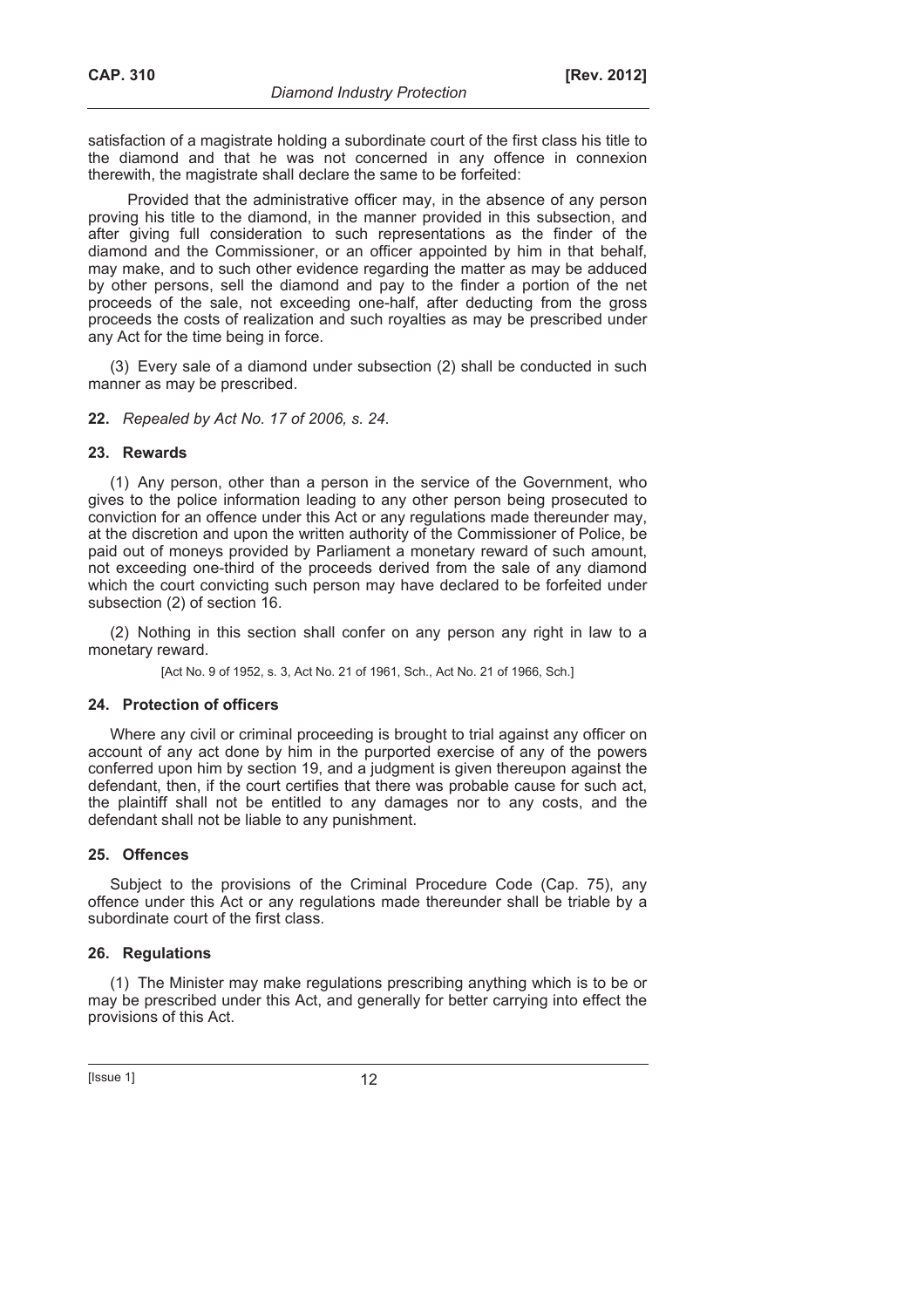(2) In particular, and without prejudice to the generality of the foregoing powers, the regulations may—

 (a) provide for the establishment, maintenance, control and disestablishment of diamond protection areas; require the boundaries of those areas to be demarcated and notified to the public in the prescribed manner; and prohibit and restrict the entry of unauthorized persons therein:

 Provided that no diamond protection area shall include any dwellinghouse or ground lawfully occupied therewith unless the consent of the occupiers has been first obtained;

- (b) regulate the issue and withdrawal of authorization to exercise the powers provided in subsection (1) of section 19;
- (c) confer on such persons as may be specified and to the extent specified therein powers of search and arrest of persons, vehicles and aircraft and search of buildings, places and articles within the boundaries of a diamond area;
- (d) prescribe the place and manner in which diamonds shall be stored or kept and the persons who shall be responsible for the safe custody of diamonds;
- (e) provide for the registration of diamonds and the submission of returns;
- (f) provide for the valuation of diamonds and the payment of valuation and official agency fees;
- (g) provide for the supervision of labour engaged in prospecting and mining for diamonds and in operations ancillary thereto, for the purpose of preventing the theft of diamonds, and prescribe the maximum number of labourers who may be supervised by a single supervisor.

[G.N.343/1956, L.N.173/1960.]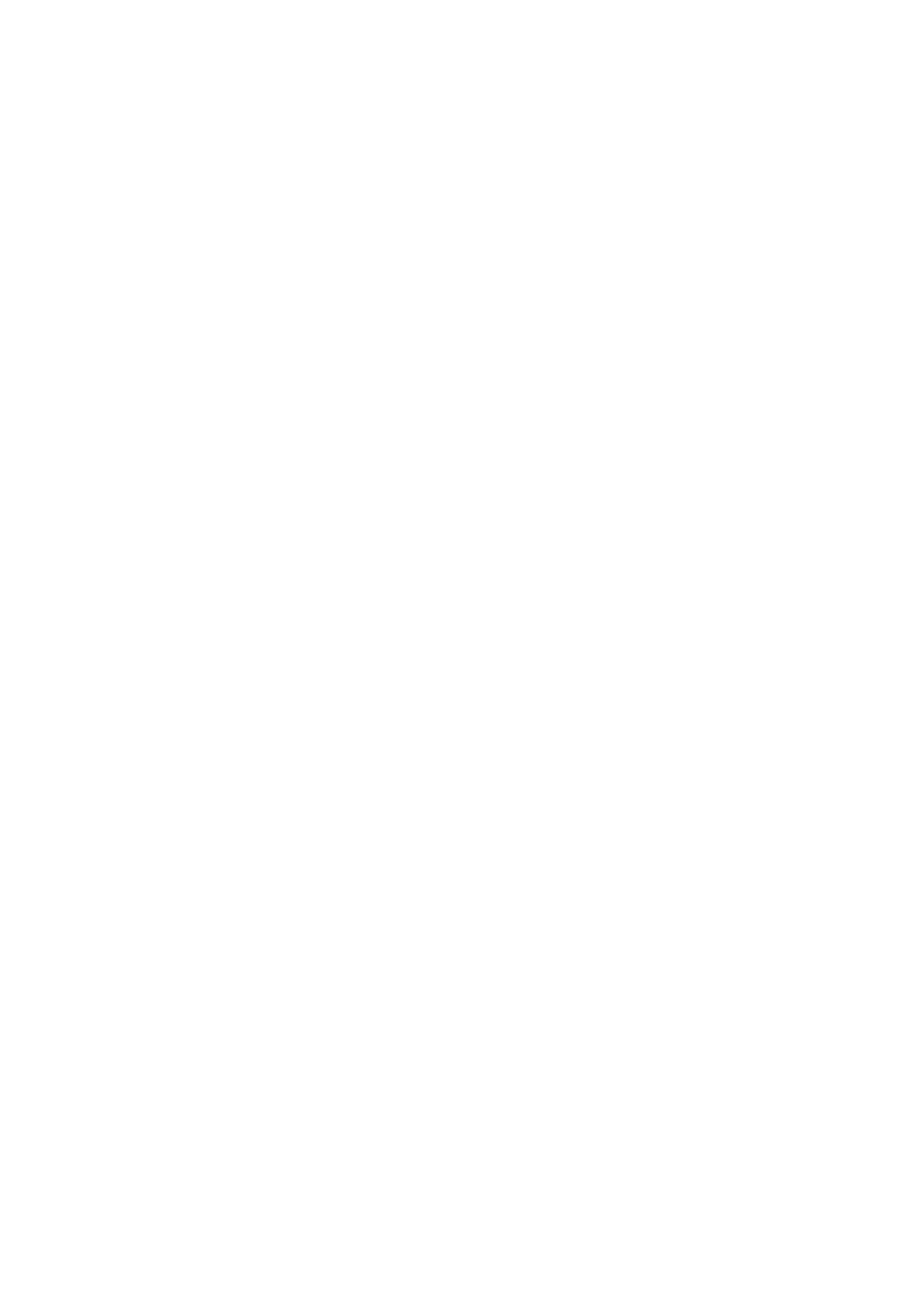*Diamond Industry Protection* 

**[Subsidiary]** 

# **CHAPTER 310**

# **DIAMOND INDUSTRY PROTECTION ACT**

SUBSIDIARY LEGISLATION

*List of Subsidiary Legislation* 

*Page*  1. Diamond Industry Protection Regulations, 1950 ........................................ 17

15 **[Issue 1]**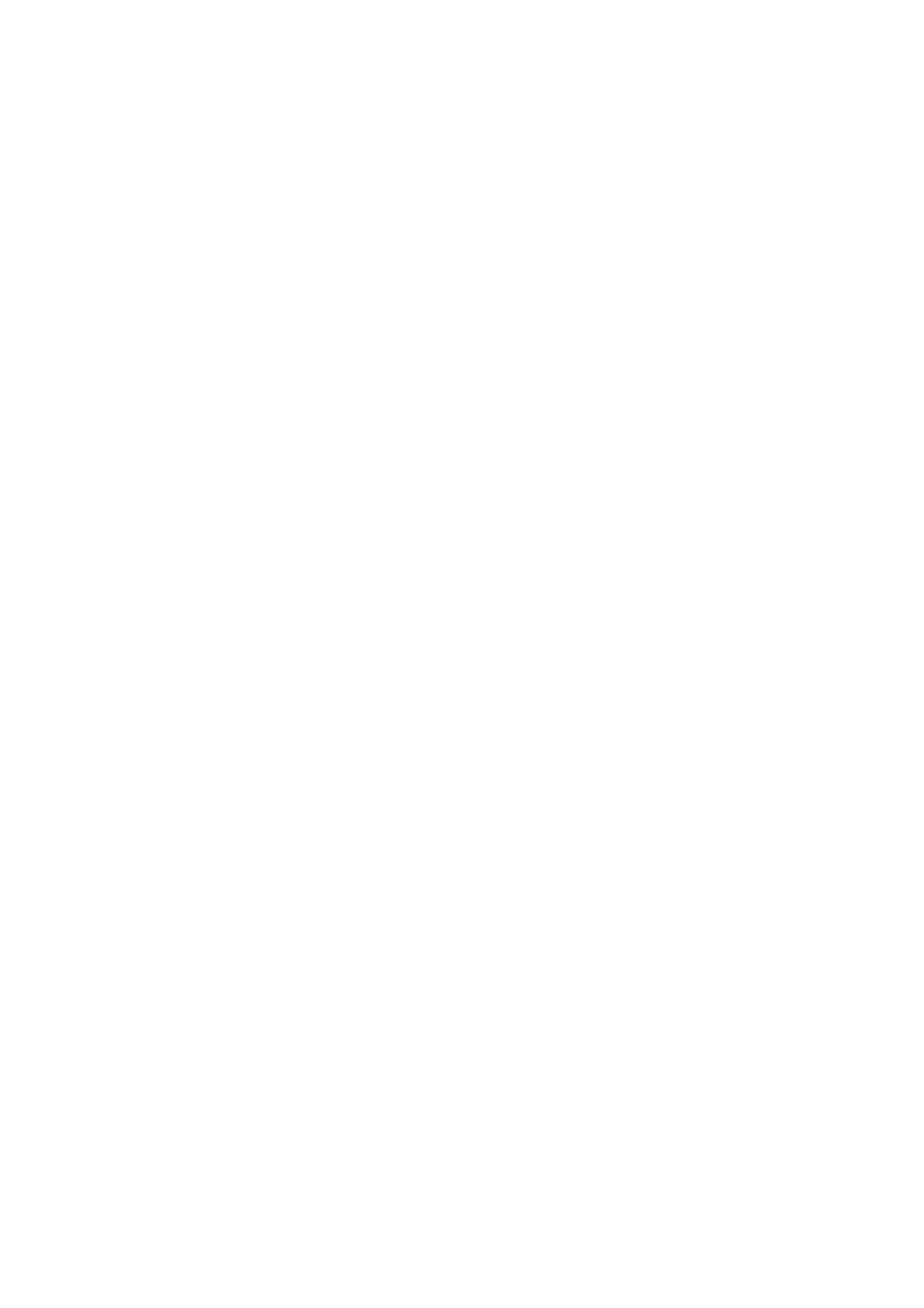# **DIAMOND INDUSTRY PROTECTION REGULATIONS, 1950**

# ARRANGEMENT OF REGULATIONS

# PART – PRELIMINARY

# *Regulation*

- 1. Citation.
- 2. Interpretation.

# PART II – CONTROL OF DIAMOND PRODUCTION

- 3. Application for diamond protection area.
- 4. Information to be submitted with, and approval of application.
- 5. Establishment of diamond protection area.
- 6. Maintenance of diamond protection area.
- 7. Amendment of boundaries of diamond protection areas.
- 8. Disestablishment of diamond protection area.
- 9. Notification in the *Gazette* as to diamond protection areas.
- 10. Entry into diamond protection area.
- 11. Authorization under section 19(1) of Act.
- 12. Duration of authorization.
- 13. Commissioner may restrict or modify powers conferred by authorization.
- 14. Commissioner may revoke authorization.
- 15. Persons and vehicles to be searched without delay.
- 16. Persons arrested not to be detained unnecessarily.

# PART III – SUPERVISION OF LABOUR

- 17. Labourers not to engage in mining or prospecting without supervision.
- 18. Temporary absence of supervisor.
- 19. Gravitating and sorting prohibited during temporary absence of supervisor.

# PART IV – TRAFFIC IN DIAMONDS

- 20. Diamond dealer's licence.
- 21. Register of diamond dealers.
- 22. Export and import of diamonds.
- 23. Valuation of diamonds for assessment of royalty.
- 24. Valuation and official agency fees.
- 25. Diamond register to be kept.
- 26. Particulars to be entered within a time limit.
- 27. Copy of diamond register to be rendered monthly.
- 28. Signature of diamond register and copies thereof.
- 29. Storage and safe custody of diamonds.
- 30. Mines and police officers may require removal of diamonds to bank.

# **SCHEDULE**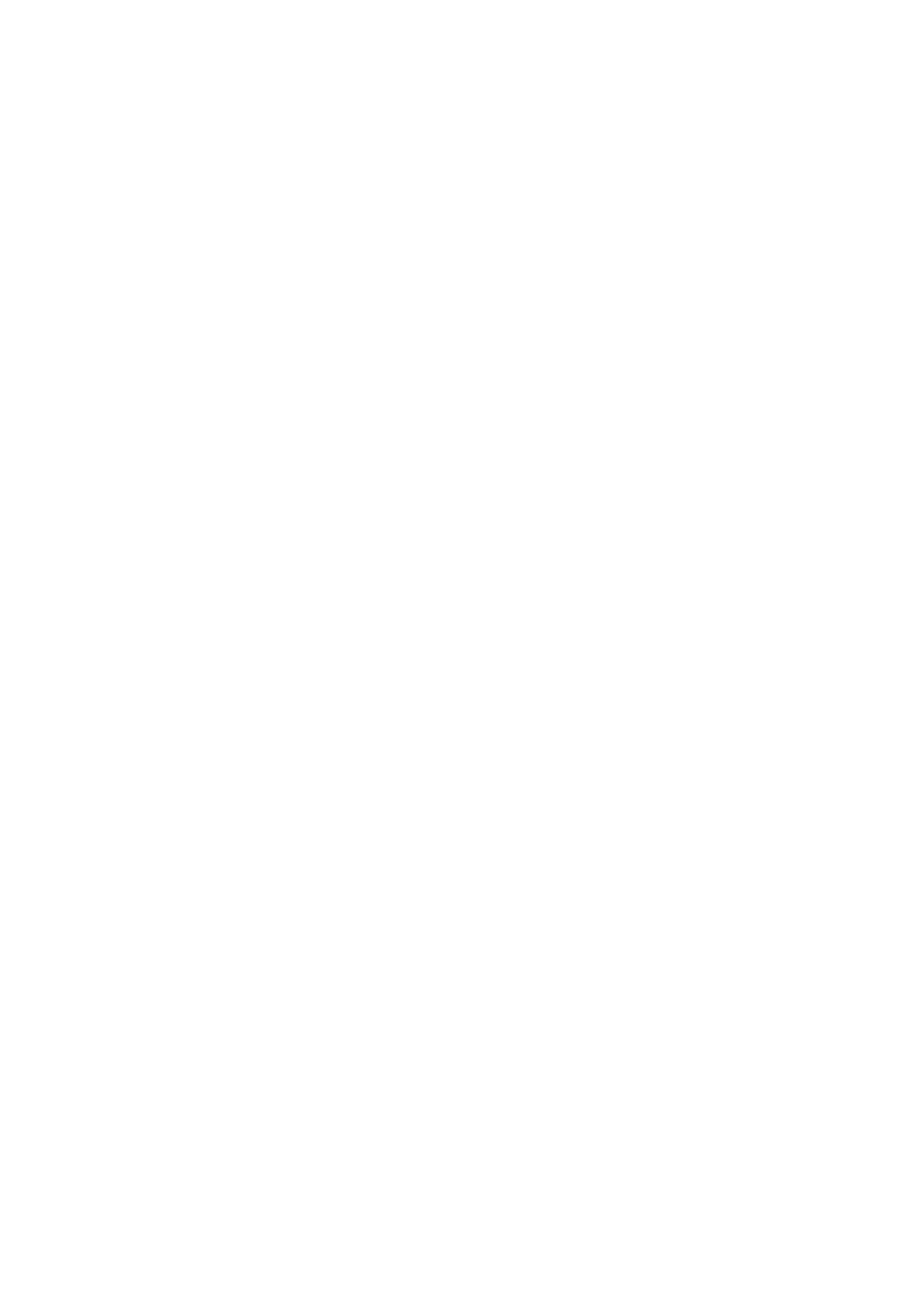*Diamond Industry Protection* 

# **[Subsidiary]**

# **DIAMOND INDUSTRY PROTECTION REGULATIONS, 1950**

[G.N.1020/1950, L.N.142/1963, L.N.649/1963, Act No. 21 of 1966, L.N.277/1969.]

### REGULATIONS UNDER SECTION 26

PART – PRELIMINARY

# **1. Citation**

These Regulations may be cited as the Diamond Industry Protection Regulations.

#### **2. Interpretation**

In these Regulation's, unless the context Otherwise requires—

**"approved valuer"** in relation to any diamonds means a valuer appointed by the Commissioner under paragraph (1) of regulation 23 for the purpose of assessing the value of the diamonds;

**"Inspector of Mines"** means an officer appointed as such under section 9 of the Mining Act (Cap. 306);

**"Warden or Assistant Warden"** means an officer appointed as such under section 9 of the Mining Act.

### PART II – CONTROL OF DIAMOND PRODUCTION

#### **3. Application for diamond protection area**

The holder of any location or lease granted for the purpose of mining for diamonds, and the holder of any land held or utilized for or in connexion with such purpose, may, and if so required in writing by the Commissioner shall, within such time as may be appointed in such written requirement, submit to the Commissioner through the Warden or Assistant Warden of the mining district concerned an application for the establishment within the boundaries of such location, lease or land of one or more diamond protection areas.

#### **4. Information to be submitted with, and approval of application**

(1) Every application for the establishment of a diamond protection area shall be accompanied by a plan in triplicate drawn to a scale not smaller than 1 in 5,000 showing the area to be enclosed and its position in relation to the boundaries of the location, lease or land within which it is to be situated, the proposed method of enclosure, all places of entry and exit and such further information as the Commissioner may require.

(2) None of the following shall be included within the boundaries of any diamond protection area—

- (a) any railway, other than a mine railway, private siding or branch line;
- (b) any public road, as defined by the Public Roads and Roads of Access Act (Cap. 399);
- (c) any dwelling-house or ground lawfully occupied therewith or means of access to the dwelling-house or ground, not being the property of the holder of such diamond protection area, except with the consent of the occupier thereof.

(3) Subject to paragraph (2), the Commissioner shall have the power to require the applicant to modify or alter any or all of the details of such plan, and the applicant shall comply with every such requirement of the Commissioner.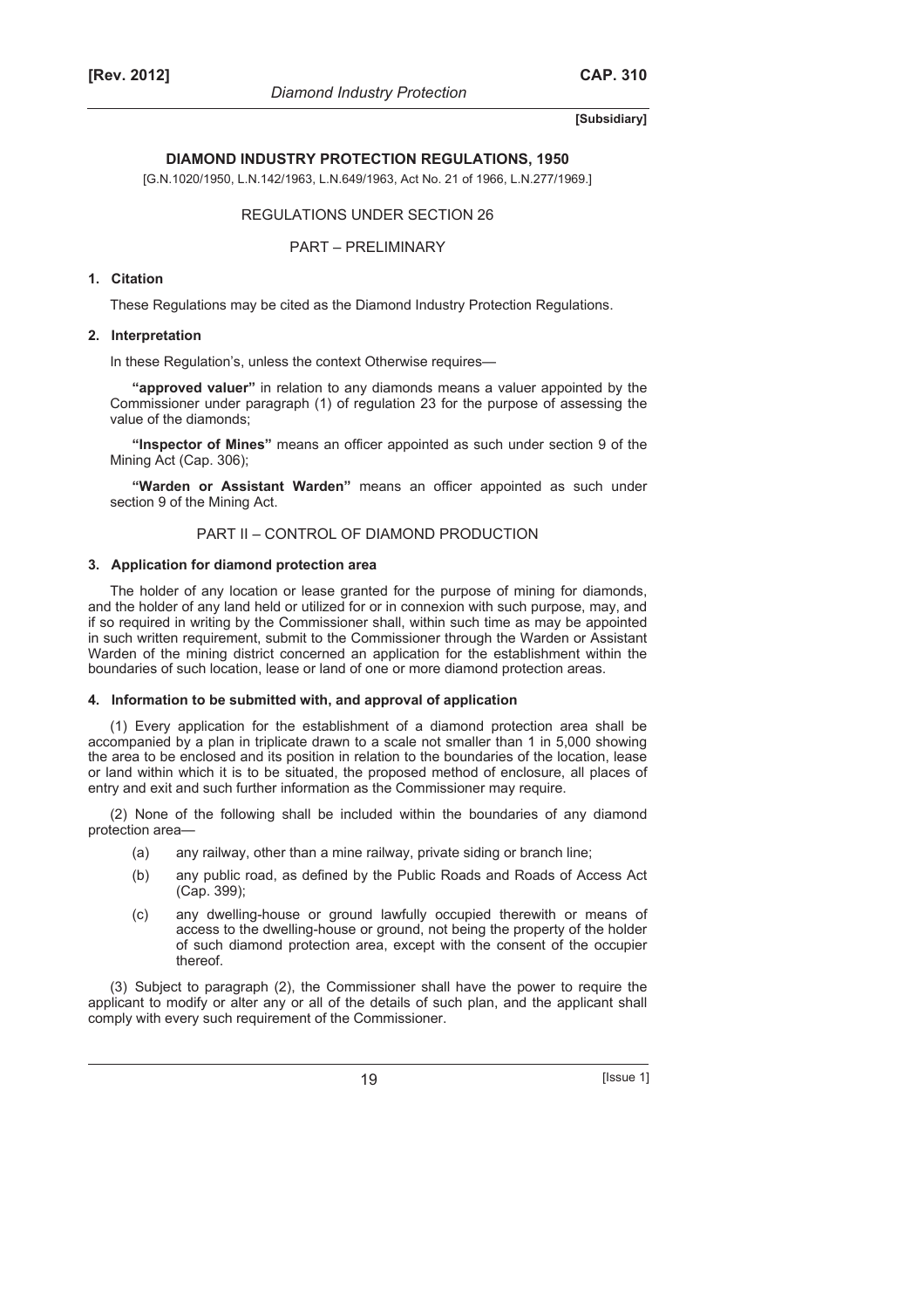(4) After approval of the application by him, the Commissioner shall send written notification thereof to the applicant.

(5) After receipt of notification of the Commissioner's approval, the applicant shall forthwith, or within such period as the Commissioner may allow, establish and enclose such diamond protection area in accordance with such plan as approved by the Commissioner.

#### **5. Establishment of diamond protection area**

(1) A diamond protection area shall comprise an area completely enclosed on every side by a wall, fence or other means approved by the Commissioner; and at every point of entry to or exit from every such area there shall be—

- (a) a notice board, conspicuously displayed, on which shall be painted legibly both in English and in Kiswahili the inscription "Diamond Protection Area; Maximum penalty for unauthorized entry: 20,000 shillings or 3 years' imprisonment or both;
- (b) a gate with a secure lock, at which, during periods when it is necessary for the gate to be unlocked, there shall be stationed a guard who shall communicate the subject-matter of the notice board to persons prohibited from entering.

(2) Upon completion of the work in connexion with the establishment of a diamond protection area the applicant shall give notice thereof in writing to the Commissioner through the Warden or Assistant Warden of the mining district concerned.

(3) Upon receipt of a notice under paragraph (2), the Commissioner or any person authorized in writing in that behalf by the Commissioner shall inspect the work.

(4) If the work has been executed to his satisfaction in accordance with the approved plan, the Commissioner shall issue to the applicant a certificate of establishment of a diamond protection area in form A in the Schedule, and shall attach to the certificate a copy of the approved plan whereupon the diamond protection area shall be deemed to have been duly established as from the date of issue of the certificate.

#### [L.N. 277/1969.]

### **6. Maintenance of diamond protection area**

The holder of a diamond protection area shall maintain or cause to be maintained to the satisfaction of the Commissioner every wall, fence or other means of enclosure of a diamond protection area, and every notice board, gate and lock required by paragraph (1) of regulation 5 to be provided.

#### **7. Amendment of boundaries of diamond protection areas**

(1) The holder of a diamond protection area established or deemed to have been established under these Regulations shall not make or permit to be made any alteration to the boundaries and other details pertaining to the establishment of the diamond protection area as shown on the plan attached to the certificate of establishment thereof, except in accordance with paragraph (2) or paragraph (3).

(2) The Commissioner may by notice in writing at any time require the holder of a diamond protection area to alter or amend the boundaries and other details pertaining to the establishment of the diamond protection area, and may issue directions as to the manner in which and the time within which the alterations and amendments shall be made; and if the holder fails to comply with those directions he shall be deemed to have contravened these Regulations.

(3) The holder of a diamond protection area who wishes to alter or amend the boundaries or other details pertaining to the establishment of the diamond protection area, or upon whom a notice has been served by the Commissioner under paragraph (2), shall

 $[|$  Issue 1 $]$  20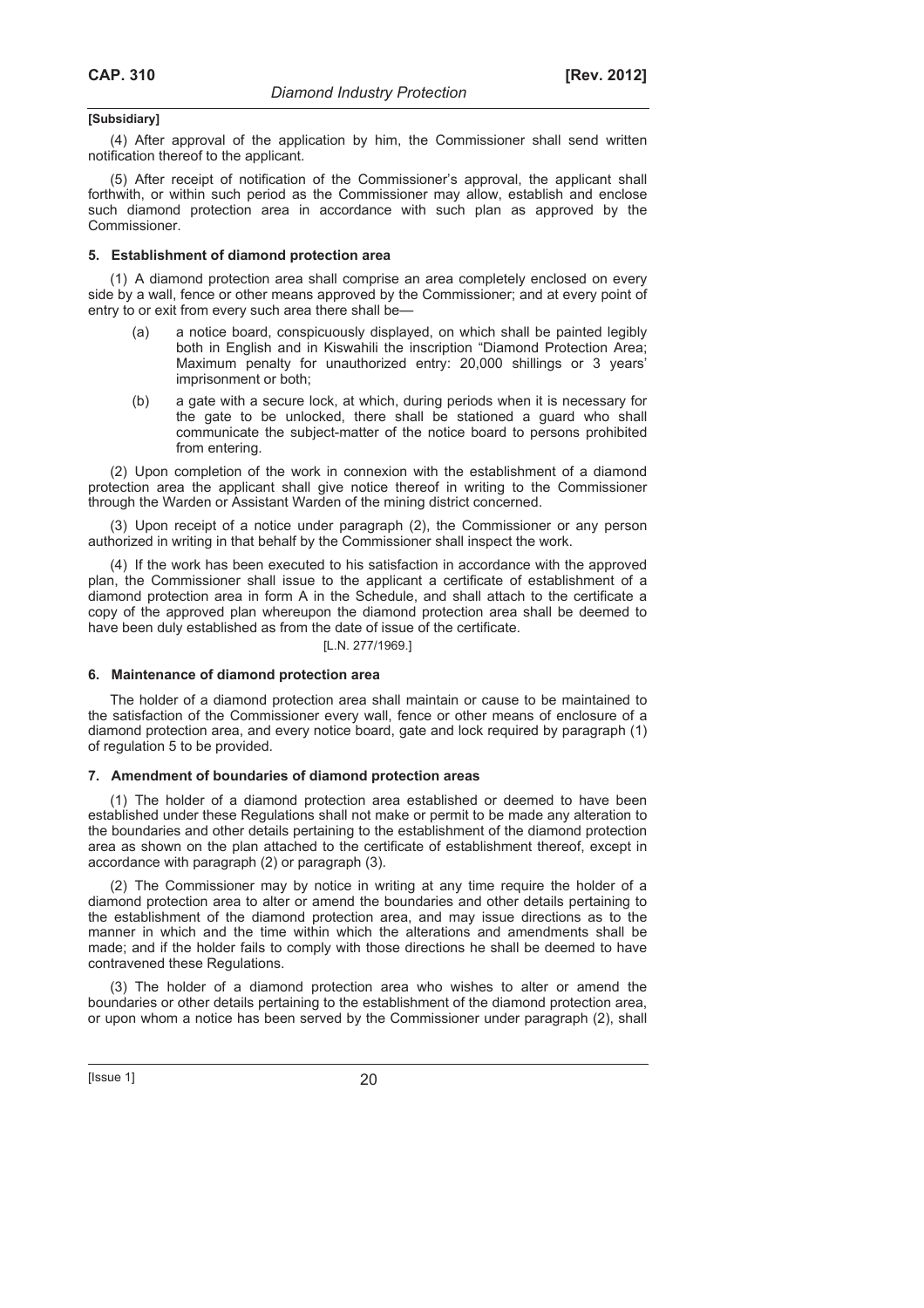forward to the Commissioner through the Warden or Assistant Warden of the mining district a plan in triplicate drawn to the same scale as the original plan, showing the alteration or amendment.

(4) After approval of the amended plan by the Commissioner and the subsequent inspection and approval by the Commissioner or an officer authorized in that behalf by him of the work executed in pursuance of that amended plan, the Commissioner shall amend the certificate of establishment of a diamond protection area issued in respect of the area under regulation 5, by endorsing on the plan attached thereto, the word "cancelled" and attaching to the certificate a copy of the amended plan on which are endorsed the words "amended plan", and shall sign and date both of the endorsements.

(5) Every variation of the boundaries of a diamond protection area shall take effect as from the date of issue of the amended certificate.

#### **8. Disestablishment of diamond protection area**

(1) The Commissioner may at any time, by notice in writing to the holder thereof, disestablish any diamond protection area.

(2) Upon receipt of a notice under paragraph (1), the holder shall forthwith remove all walls, fences, or other means whereby the diamond protection area is enclosed, and all notice boards relating thereto, and in default of so doing shall be deemed to have contravened these Regulations

(3) Where a default has occurred, the Commissioner may cause the same to be remedied, and thereupon the holder shall, in addition to any penalty incurred in respect of default, be liable to pay to the Commissioner such sum as is certified by the Commissioner to have been incurred in remedying the default.

#### **9. Notification in the** *Gazette* **as to diamond protection areas**

The Commissioner shall, by notice in the *Gazette*, notify the establishment, disestablishment and amendment of the boundaries of every diamond protection area, and the notification shall contain a description of the boundaries of such area or a reference to the plan applicable thereto deposited in the Mines and Geological Department.

#### **10. Entry into diamond protection area**

(1) Except as provided in this regulation, no person shall enter or remain upon any diamond protection area without the authority of the holder thereof, which shall be in writing or shall consist of some identification mark issued by or under the authority of such holder or by a police officer authorized in that behalf by the Commissioner of Police:

Provided that nothing in this regulation shall prevent or be construed as preventing from entering any diamond protection area any person authorized to enter such diamond protection area by virtue of an authorization given by the Commissioner under subsection (1) of section 19 of the Act.

(2) The following persons are authorized to enter and remain upon a diamond protection area at any time in the lawful execution of their duties—

- (a) the Commissioner;
- (b) the Labour Commissioner;
- (c) the Commissioner of Police;
- (d) the administrative officer for the time being in charge of the district in which the area is situated;
- (e) the Inspector of Mines, Warden or Assistant Warden of the mining district concerned;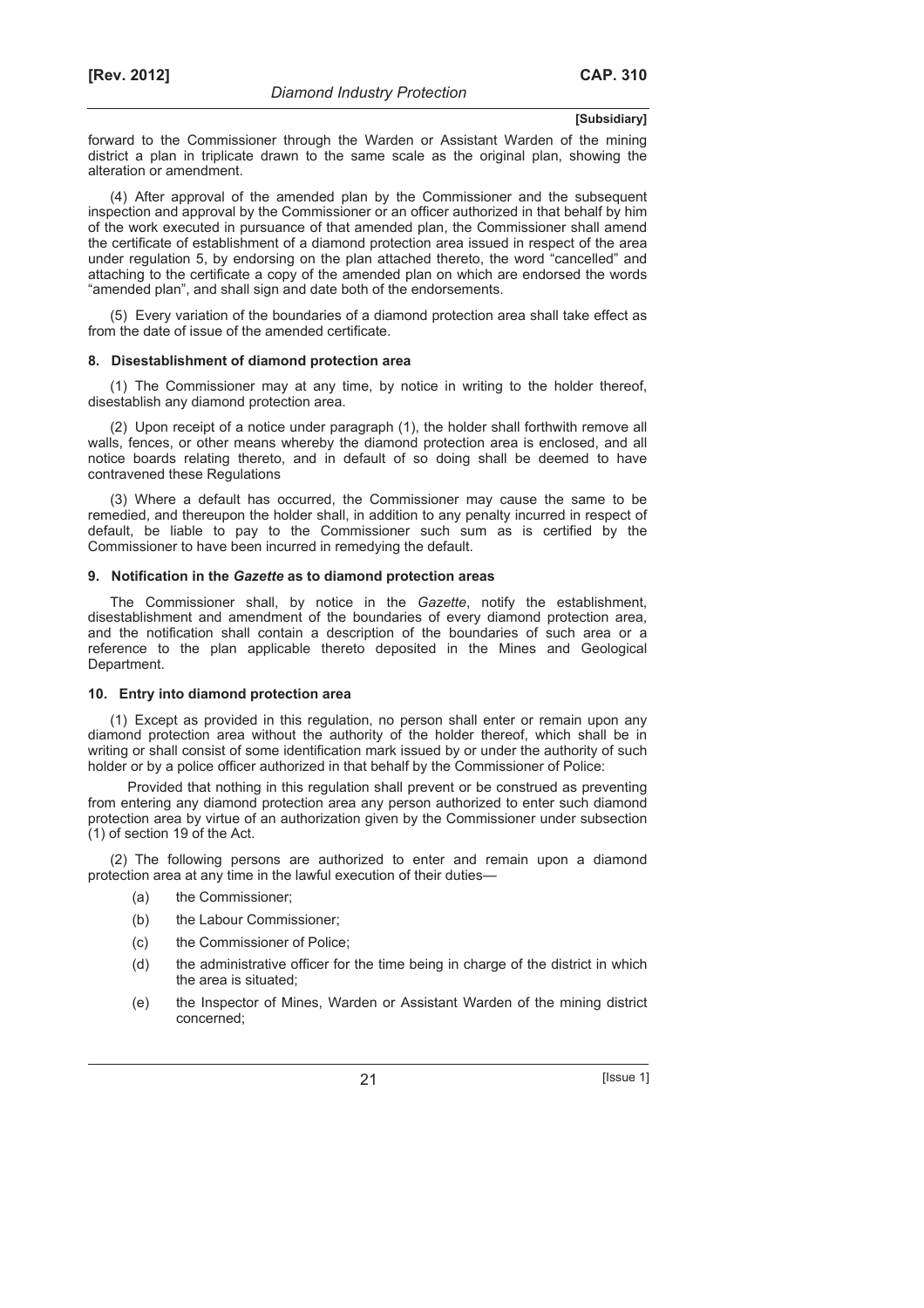- (f) the police officer authorized by the Commissioner of Police for the purposes of paragraph (1);
- (g) any driver of any motor vehicle when used for conveying any of the officers mentioned in subparagraphs (a) to (f) inclusive.

(3) The holder of a diamond protection area shall provide the persons mentioned in paragraph (2) with such means of identification as he may consider expedient, but the absence of any such means of identification shall not derogate from the powers conferred by that paragraph.

(4) Any person found within the boundaries of a lawfully established diamond protection area shall, unless he has entered such area in accordance with the provisions of this regulation, be deemed to have contravened these Regulations.

(5) Except as provided in paragraph (6), no person shall drive or bring any vehicle into a diamond protection area unless the vehicle is accompanied by one or more mines guards.

(6) Paragraph (5) shall not apply to—

- (i) any vehicle owned by the holder of the diamond protection area; or
- (ii) any vehicle used by any public officer authorized to enter a diamond protection area under paragraph (2).

(7) In paragraph (5) **"mines guard"** means a person authorized by the holder of the diamond protection area concerned to guard the same, and includes any police officer authorized to enter the area in the course of his duties.

[Act No. 21 of 1966, Sch., L.N. 142/1963, L.N. 649/1963.]

#### **11. Authorization under section 19(1) of Act**

(1) The Commissioner's authorization to exercise the powers specified in subsection (1) of section 19 of the Act shall not be transferable, and shall, subject as hereinafter provided, be in one or other of the following forms—

- (a) in form B in the Schedule which, subject to the restrictions, if any, therein set out, shall authorize the person named therein to exercise the aforesaid powers within a diamond area; or
- (b) in form C in the Schedule which, subject to the restrictions, if any, therein set out, shall authorize the person named therein to exercise the aforesaid powers within a diamond protection area only.

(2) Every holder of an authorization issued under this regulation shall, immediately upon receipt thereof, affix his usual signature, or, if illiterate, his thumb-print, in the space provided therefor, and until this has been done the authorization shall be of no effect.

### **12. Duration of authorization**

(1) Every authorization issued under regulation 11 shall, unless previously revoked by the Commissioner, remain in force until the 31st December next following the date of issue, or, when the holder is an employee of an authorized diamond miner, until the termination of his services with the authorized diamond miner by whom he was employed at the time the authorization was issued, whichever is the earlier.

(2) Upon the expiry or revocation of the authorization the holder thereof shall—

- if he is the owner or manager of a diamond undertaking, without delay forward the same by registered post to the Commissioner; and
- (b) if he is an employee of the owner or manager, forthwith surrender the same to his employer, who shall without delay forward it by registered post to the Commissioner.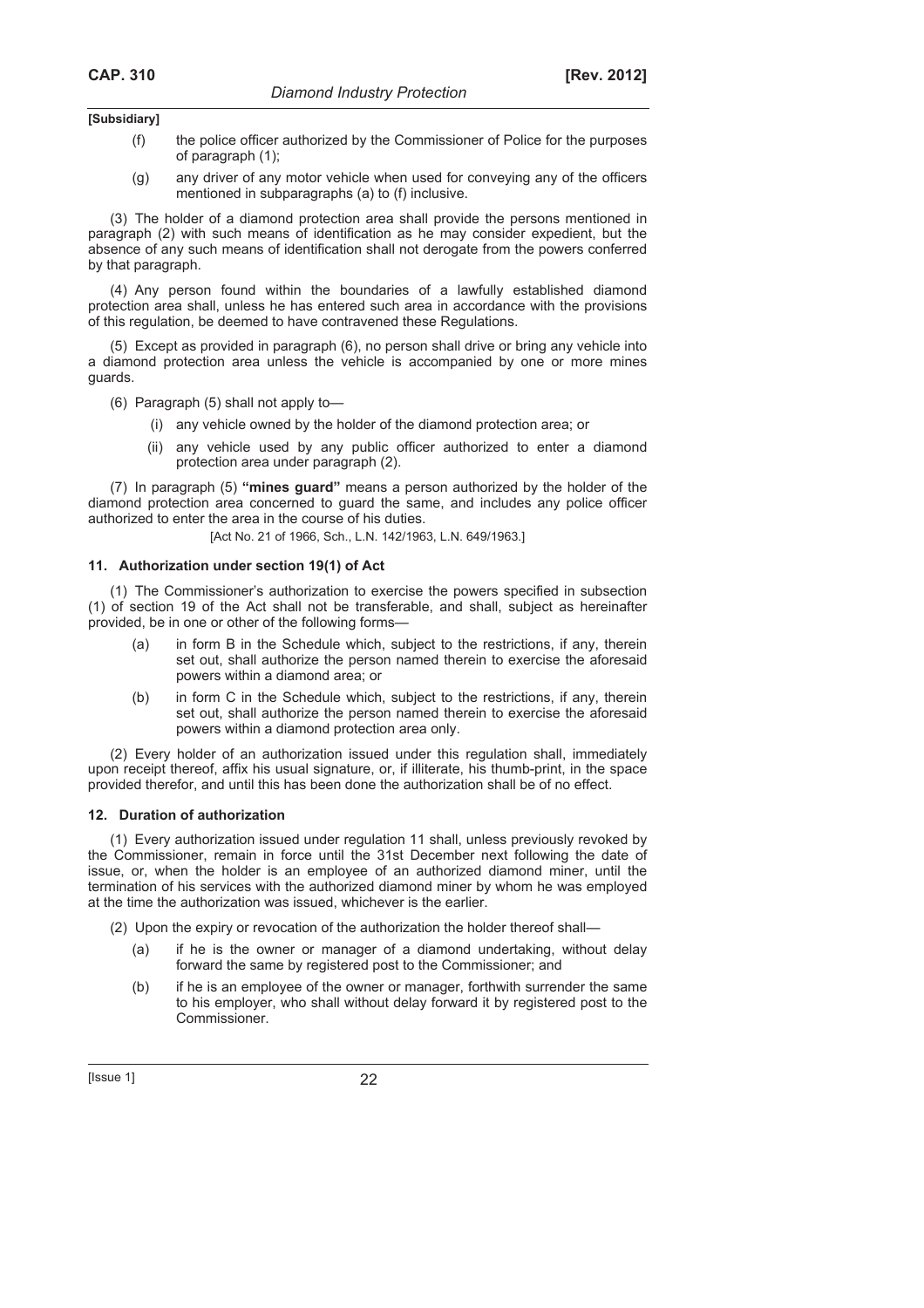#### **13. Commissioner may restrict or modify powers conferred by authorization**

When issuing an authorization under these Regulations, and at any time during the currency thereof, the Commissioner in his discretion may by endorsement thereon, and without assigning any reason, vary, restrict or modify the powers conferred thereby, and such authorization shall thereafter be used only in accordance with such varied, restricted or modified powers.

#### **14. Commissioner may revoke authorization**

The Commissioner may at any time, without assigning any reason, revoke any authorization issued by him under subsection (1) of section 19 of the Act, and thereupon the same shall be deemed to have expired, and the provisions of paragraph (2) of regulation 12 shall apply.

#### **15. Persons and vehicles to be searched without delay**

Any person or vehicle detained for purposes of search under any authorization issued under subsection (1) of section 19 of the Act, or by any police officer, shall be searched without delay, and no person shall thereafter be detained unless arrested.

#### **16. Persons arrested not to be detained unnecessarily**

No person arrested by the holder of any authorization issued under subsection (1) of section 19 of the Act shall be detained in custody longer than is reasonably necessary for him to be removed to the nearest police station.

### PART III – SUPERVISION OF LABOUR

#### **17. Labourers not to engage in mining or prospecting without supervision**

(1) No holder of any location or lease granted for the purpose of mining for diamonds, or of any land held or utilized for or in connexion with such purpose, or of any exclusive prospecting licence authorizing the holder thereof to prospect for diamonds, shall permit any labourer to engage in any mining, concentration, treatment or recover of, or prospecting for, diamonds except under his own personal supervision or that of another authorized diamond miner.

(2) No holder of a prospecting right endorsed with authority to prospect for diamonds shall permit any prospecting to be carried out under the authority of his prospecting right except in his presence and under his immediate supervision.

### **18. Temporary absence of supervisor**

Should it become necessary for any person responsible for supervision under paragraph (1) of regulation 17 to absent himself from the labourers under his supervision, he may depute one of such labourers to exercise temporary supervision for a period not exceeding one hour, and in every such case he shall provide such labourer with a written authority stating the reasons for his absence and the time at which he left.

#### **19. Gravitating and sorting prohibited during temporary absence of supervisor**

Notwithstanding anything contained in these Regulations, no labourer temporarily supervising other labourers during the absence of the supervisor shall be permitted or shall himself permit any labourer under his charge to gravitate or sort, and no written authority shall include or be deemed to include permission or consent so to do:

Provided that the working of a machine actually employed in washing and in motion at the time of departure of such supervisor and the continuance of washing operations solely by such mechanical method may be allowed to proceed during the temporary absence of the supervisor.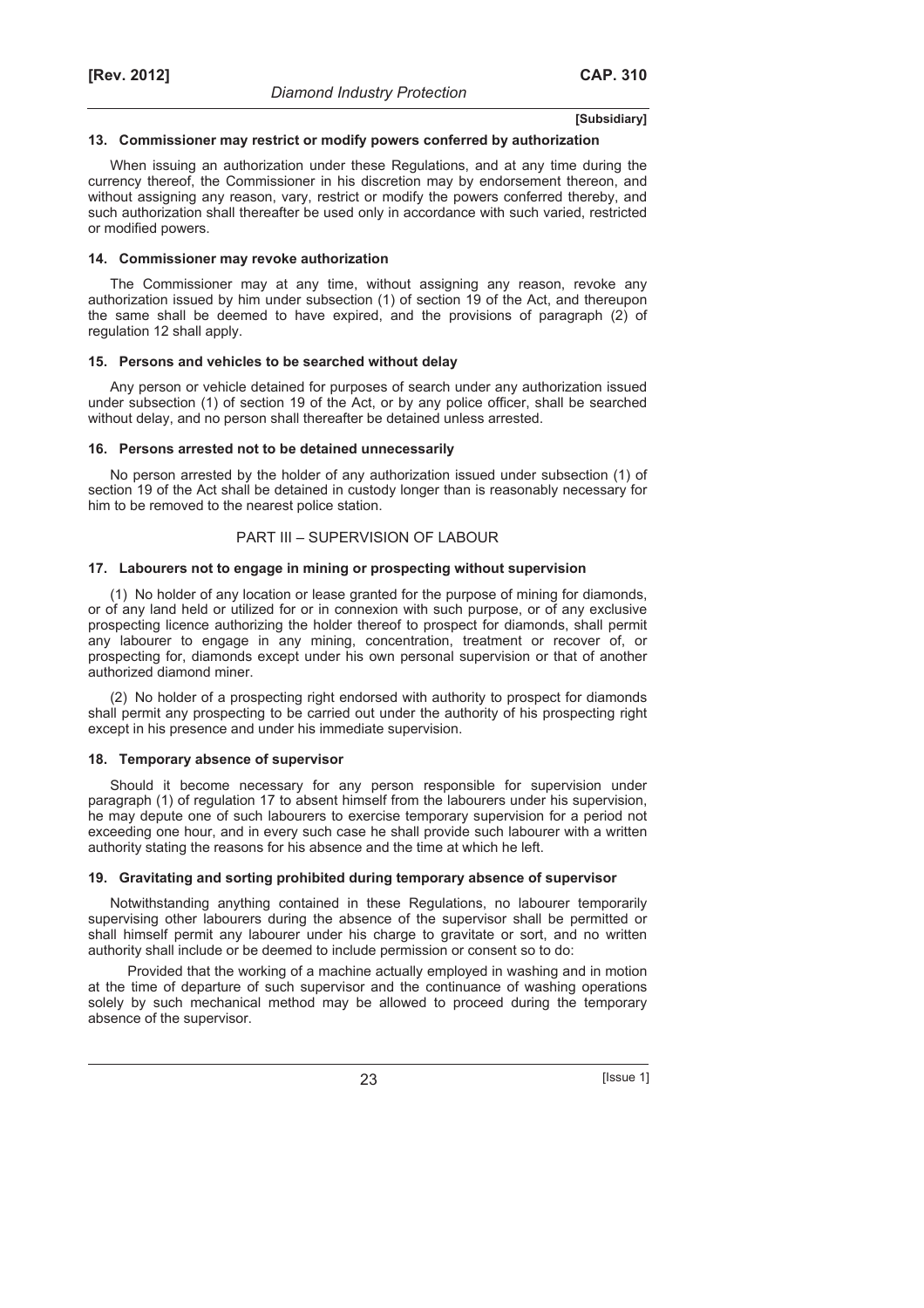# PART IV – TRAFFIC IN DIAMONDS

#### **20. Diamond dealer's licence**

(1) A diamond dealer's licence shall be in form D in the Schedule.

(2) Every licensed diamond dealer shall at all times cause his diamond dealer's licence to be displayed in a prominent position at the place of business described in the licence and to be kept available for examination at any time by the Commissioner or any person duly authorized by him under subsection (1) of section 19 of the Act, or by a police officer.

### **21. Register of diamond dealers**

A register of licensed diamond dealers shall be kept at the office of the Commissioner and at such other offices as the Commissioner may direct, and shall be open to inspection by the public free of charge.

#### **22. Export and import of diamonds**

(1) A permit to export diamonds issued by or under the authority of the Commissioner shall be in form E in the Schedule, and may require the holder thereof to export the diamonds by registered letter or insured box post or insured parcel post, and may specify the post office or other place at which the diamonds shall be presented for export.

(2) Every permit to export diamonds shall be surrendered by the exporter at the time of export to the postmaster or customs official through whom the export is effected, and such official shall forthwith forward such export permit to the officer by whom it was issued.

(3) No holder of a permit to export diamonds shall export diamonds otherwise than in accordance with the requirements or conditions of such permit.

(4) A permit to export diamonds shall be issued only in respect of diamonds which have first been examined and weighed by or under the authority of the Commissioner and packed in a container the outer cover of which has been sealed at every opening with the seal of the Mines and Geological Department or such other seal as the Commissioner in writing may approve.

(5) A permit to export diamond shall cease to be valid as an authorization for the export of diamonds in the event of any of the seals attached to the container openings being broken prior to export.

(6) Diamonds destined for an approved valuer in the United Kingdom shall be addressed to the Crown Agents for Overseas Governments and Administrations, 4 Millbank, Westminster, London, S.W.I.

(7) A permit to import diamonds shall be in form F in the Schedule, and shall not be issued until the importer has made a declaration in form G in that Schedule before the Commissioner or such officer as the Commissioner may authorize in that behalf.

(8) Every permit to import diamonds shall be subject to the condition that upon the arrival in Kenya of the diamonds to which such permit relates the validity of such permit shall be confirmed by the Commissioner by endorsement thereon before the diamonds may be released by a Collector of Customs.

(9) For the purposes of the confirmation of a permit under paragraph (8) the permit shall be submitted to, the Commissioner through a Collector of Customs, who is required to forward the same to the Commissioner.

[Issue 1] 24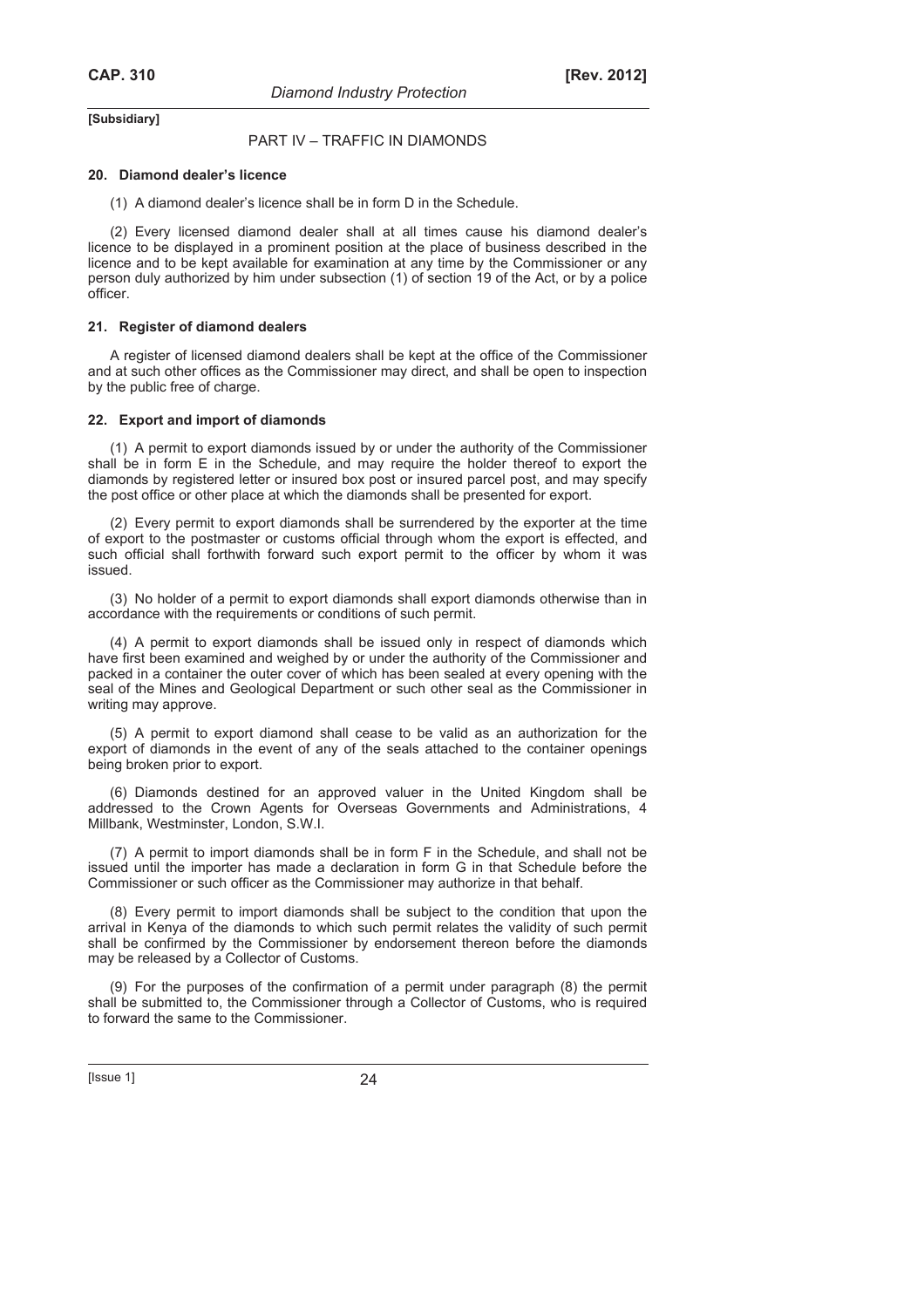(10) Upon receiving a permit to import diamonds confirmed by the Commissioner under paragraph (9) and not before a Collector of Customs shall—

- (i) endorse on the permit the date and place of importation of the diamonds to which the permit relates and his signature; and
- (ii) return the permit to the importer of the diamonds for retention by him as authorization for the possession of such diamonds; and
- (iii) release the diamonds to the importer.

(11) No permit to export diamonds which have been imported after the commencement of these Regulations shall be issued unless the permit by virtue of which the diamonds were imported has been submitted to the Commissioner or such officer as the Commissioner may authorize in that behalf and unless the Commissioner or such officer is satisfied that the diamonds to be exported are the diamonds to which the import permit relates and that there is no objection in any other respect to the re-exportation of those diamonds.

(12) If the Commissioner or such other officer is so satisfied he may issue an export permit in respect of the diamonds and—

- (i) if the diamonds to be re-exported comprise the whole of the diamonds to which the import permit relates, shall cancel and retain the import permit;
- (ii) if the diamonds to be re-exported do not comprise the whole of the diamonds to which the import permit relates, shall endorse on the import permit full particulars relating to the diamonds to be re-exported, including particulars as to the weight of the same, and shall return the import permit to the person who submitted the same.

### **23. Valuation of diamonds for assessment of royalty**

(1) The Commissioner may appoint valuers for the purpose of assessing the value of diamonds mined within Kenya, with a view to ascertaining the amount of ad valoremroyalty payable on those diamonds, and shall cause the name and address of every valuer so appointed to be published in the *Gazette*.

(2) The value of diamonds mined within Kenya for the purpose of ascertaining the amount of ad valoremroyalty payable thereon—

- (a) shall, subject to paragraphs (6) and (7), be assessed at such place and by such approved valuer as the Commissioner may approve; and
- (b) shall be calculated according to the market price ruling in London for diamonds of a similar quality and size at the time of the assessment of such value.

(3) Where an approved valuer has valued any diamonds, he shall seal those diamonds at the time when he delivers the same to the producer, exporter or consignee, as the case may be.

(4) The producer, exporter or consignee of diamonds shall have the right to object to the valuation of the diamonds as assessed by an approved valuer within twenty-eight days from the date of the delivery of the diamonds to the approved valuer to that producer, exporter or consignee, as the case may be:

Provided that, no objection shall be made or entertained if the seal affixed to the diamonds by approved valuer has been removed or tampered with otherwise than in the presence of that approved valuer.

(5) Every objection under paragraph (4) shall be in writing and shall be sent to the Commissioner.

(6) If any dispute arises between the Government and the producer, exporter or consignee of any diamonds as to the correctness of the valuation given by an approved valuer, the matter shall be submitted to the arbitration of a person to be agreed upon for the purpose by the Government and the producer, exporter or consignee.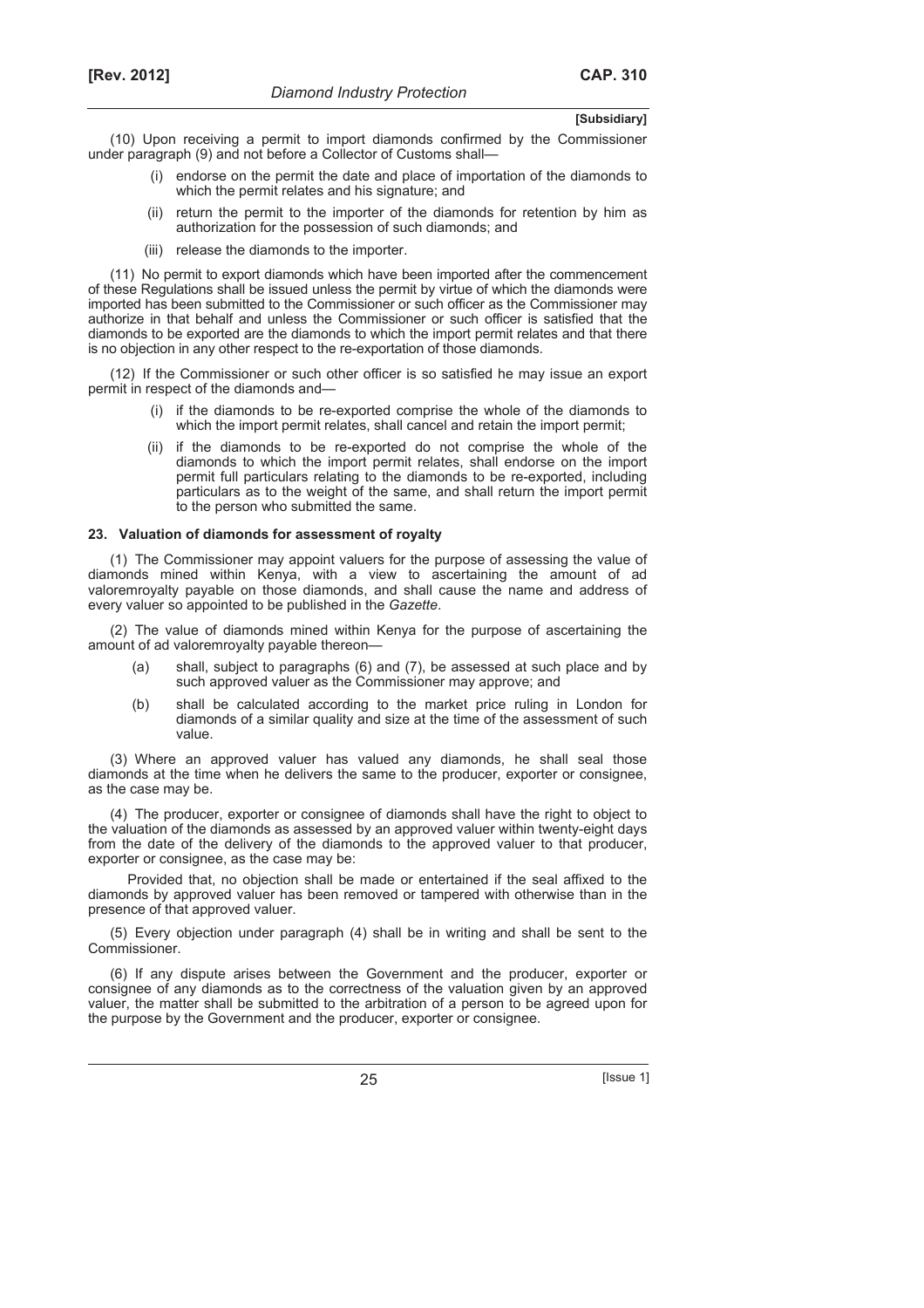(7) In the event of failure to reach an agreement as to the person to be appointed as arbitrator, the arbitrator shall be some person to be nominated by the President of the London Chamber of Commerce (Incorporated), and in that event the hearing and determination of the arbitration proceedings shall take place in London, England, in accordance with the law of arbitration for the time being in force, in England.

(8) Where a dispute relating to the valuation of any diamonds is submitted to an arbitrator under paragraph (6) and he assesses the value of the diamonds, the assessment so made by him shall be the value of the diamonds for the purpose of ascertaining the amount of ad valoremroyalty payable thereon.

### **24. Valuation and official agency fees**

An exporter of diamonds shall pay valuation and official agency fees at such rates as the Commissioner may from time to time specify by notice in the *Gazette*.

### **25. Diamond register to be kept**

Every licensed diamond dealer shall keep at the place of business specified in his licence, and every holder of an exclusive prospecting licence, location or lease granted for the purpose of prospecting or mining for diamonds shall keep at an office on or near the area in respect of which the exclusive prospecting licence, location or lease is held, or as may be required by the Commissioner, a diamond register in the form H in the Schedule, and shall enter therein particulars of the matters mentioned in that form.

# **26. Particulars to be entered within a time limit**

Subject to regulation 28, the particulars required to be entered in the diamond register—

- (a) by a licensed diamond dealer, shall be entered therein by him immediately after every receipt, dispatch or disposal by him of diamonds;
- (b) by the holder of an exclusive prospecting licence, location or lease granted for the purpose of prospecting or mining for diamonds, shall be entered therein by him within nine hours after any diamond—
	- (i) comes into his possession or under his control;
	- (ii) leaves his possession or control; and every entry so made in the diamond register shall be signed at the time of entry by the person making the same.

# **27. Copy of diamond register to be rendered monthly**

On or before the third day of each calendar month, every licensed diamond dealer and every holder of an exclusive prospecting licence, location or lease granted for the purpose of prospecting or mining for diamonds shall forward to the Commissioner through the Warden or Assistant Warden of the mining district concerned, a true and accurate copy in duplicate of his diamond register for the preceding month; every copy shall be signed and certified to be a true copy by the licensed diamond dealer or by the holder, as the case may be.

### **28. Signature of diamond register and copies thereof**

Where under regulation 26 or regulation 27 an entry or a copy of a register is required to be made and signed by a licensed diamond dealer or by a holder of an exclusive prospecting licence, location or lease granted for the purpose of prospecting or mining for diamonds, then—

 (a) if the licensed diamond dealer or holder is an individual, such entry or copy may be made and signed on his behalf by his lawfully constituted attorney if such attorney has been approved by the Commissioner as an authorized diamond miner;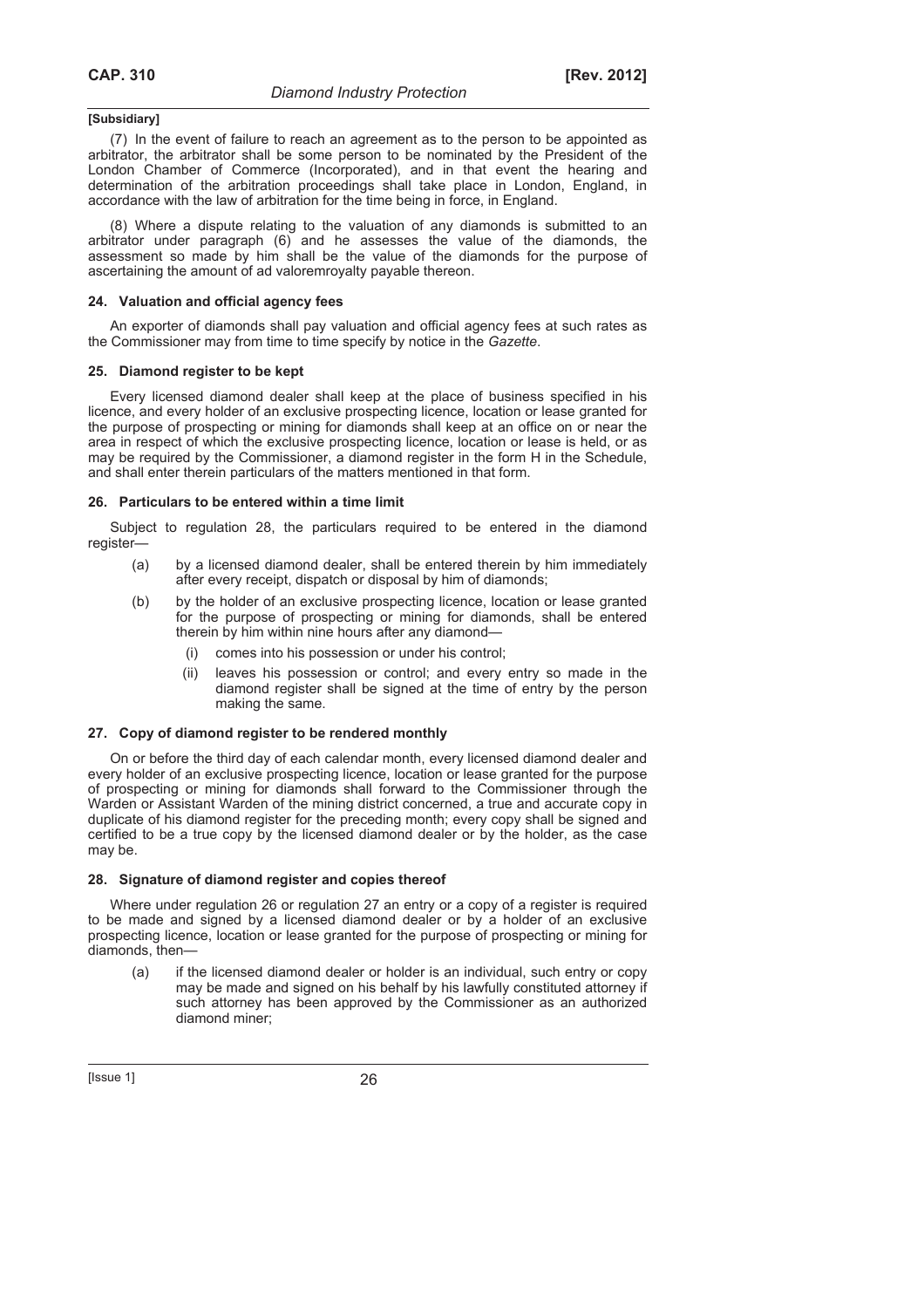(b) if the licensed diamond dealer or holder is a corporation, company or partnership the entry or copy shall be made and signed on behalf of the corporation, company or partnership by a responsible person duly appointed for the purpose by the corporation, company or partnership, and shall be countersigned by another person, who shall be a director, manager or secretary of the corporation or company or a manager, secretary or partner of the partnership, as the case may be.

### **29. Storage and safe custody of diamonds**

- (1) Every person having possession, custody or control of any diamonds shall—
	- (a) at all times keep those diamonds in a safe and secure place accessible only to himself and to such persons as he may authorize to have access to the same; and
	- (b) ensure that those diamonds when in transit at any time any where in Kenya are transported to their destination without delay and by the most direct route.

(2) The Commissioner may, by notice in writing to any person having possession, custody or control of any diamonds without assigning a reason therefore—

- (a) require that person to store in such place and in such manner as may be specified in the notice all diamonds or any particular diamonds possessed or received by him or under or coming under his control;
- (b) prohibit the storage of diamonds or any particular diamonds in such place and manner as may be specified in the notice;
- (c) prohibit the custody of diamonds or any particular diamonds by such person or persons as may be specified in the notice.

(3) If any requirement of a notice issued under paragraph (2) is not carried out immediately after receipt thereof by the person to whom the same is directed, that person shall be deemed to have contravened these Regulations.

### **30. Mines and police officers may require removal of diamonds to bank.**

(1) Any officer of the Mines and Geological Department as defined in section 2 of the Mining Act (Cap. 306), or any police officer not below the rank of Assistant Inspector may, if he considers it necessary so to do in the interests of safe custody, require any person having possession, custody, or control of any diamonds to deposit part or all of his stock of diamonds, or any particular diamond, at a bank pending its disposal.

(2) The nature of the contents of every parcel of diamonds deposited at a bank in accordance with this regulation shall be declared to the bank by the owner or depositor thereof at the time of deposit, and the bank shall, if so required, produce the diamond or diamonds at their premises for inspection by the officer of the Mines and Geological Department or police officer.

(3) Every person required under this regulation to deposit any diamonds at a bank shall comply with such requirements within such period as the officers making the requirement may specify, and if he fails so to do without reasonable excuse he shall be deemed to have contravened these Regulations.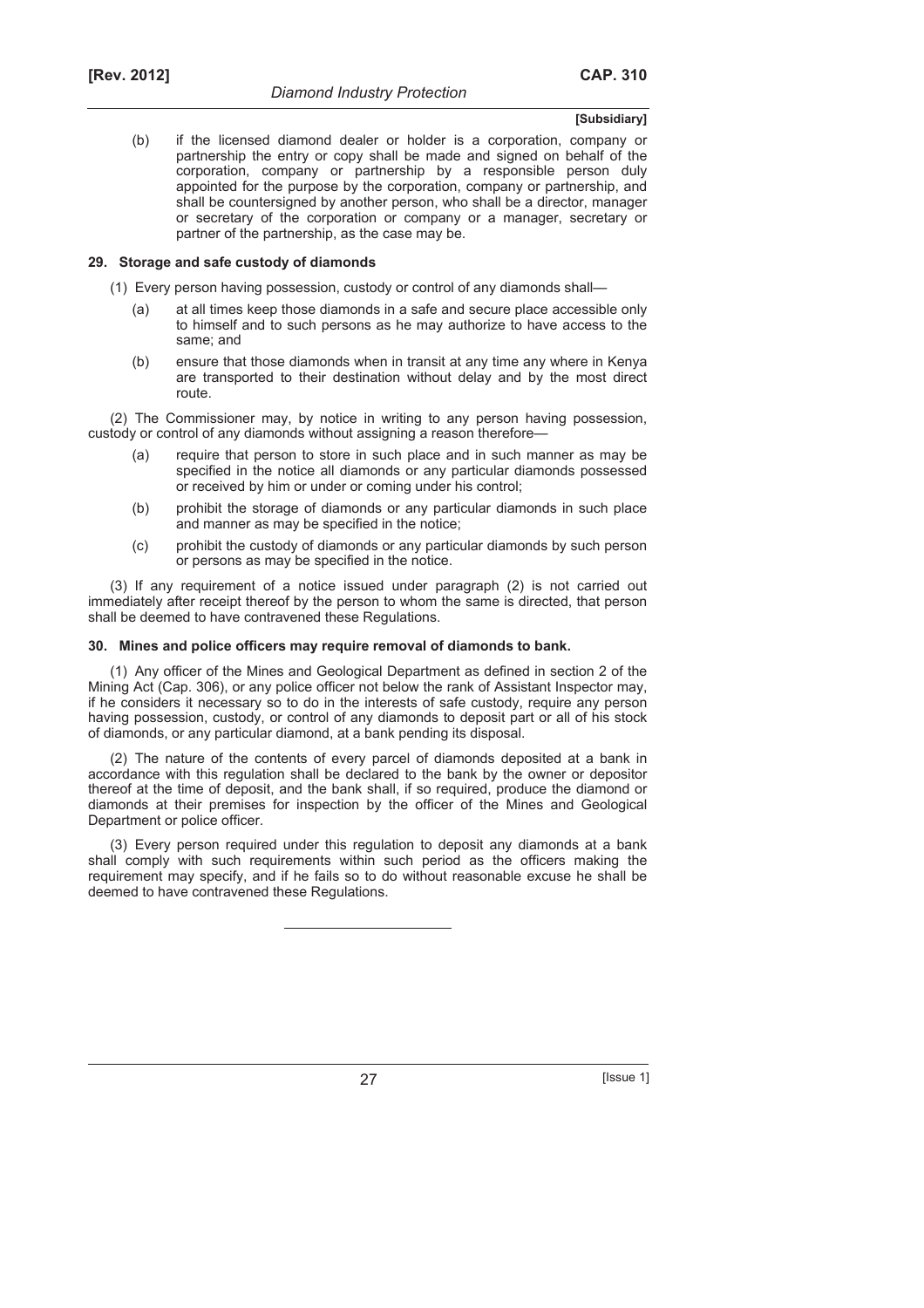| <b>CAP. 310</b> |                                                                                                                                                                                                                                                                                                                                                                                                                                                                                                                                   | [Rev. 2012]   |
|-----------------|-----------------------------------------------------------------------------------------------------------------------------------------------------------------------------------------------------------------------------------------------------------------------------------------------------------------------------------------------------------------------------------------------------------------------------------------------------------------------------------------------------------------------------------|---------------|
|                 | <b>Diamond Industry Protection</b>                                                                                                                                                                                                                                                                                                                                                                                                                                                                                                |               |
| [Subsidiary]    |                                                                                                                                                                                                                                                                                                                                                                                                                                                                                                                                   |               |
|                 | <b>SCHEDULE</b>                                                                                                                                                                                                                                                                                                                                                                                                                                                                                                                   |               |
| <b>FORM A</b>   |                                                                                                                                                                                                                                                                                                                                                                                                                                                                                                                                   | (r. 5(2)(c))  |
|                 | [L.N. 277/1969.]                                                                                                                                                                                                                                                                                                                                                                                                                                                                                                                  |               |
|                 | CERTIFICATE OF ESTABLISHMENT OF A DIAMOND PROTECTION AREA                                                                                                                                                                                                                                                                                                                                                                                                                                                                         |               |
|                 | It is certified that the area described in the Schedule here under has been established as a<br>diamond protection area in accordance with the provisions of Part II of the Diamond Industry                                                                                                                                                                                                                                                                                                                                      |               |
|                 |                                                                                                                                                                                                                                                                                                                                                                                                                                                                                                                                   |               |
|                 |                                                                                                                                                                                                                                                                                                                                                                                                                                                                                                                                   |               |
|                 |                                                                                                                                                                                                                                                                                                                                                                                                                                                                                                                                   |               |
|                 |                                                                                                                                                                                                                                                                                                                                                                                                                                                                                                                                   |               |
|                 |                                                                                                                                                                                                                                                                                                                                                                                                                                                                                                                                   |               |
|                 | Commissioner of Mines and Geology.                                                                                                                                                                                                                                                                                                                                                                                                                                                                                                |               |
|                 | Insert registered number of mining location or lease, or Land Reference Number of title.                                                                                                                                                                                                                                                                                                                                                                                                                                          |               |
|                 |                                                                                                                                                                                                                                                                                                                                                                                                                                                                                                                                   | (r. 11(1)(a)) |
| <b>FORM B</b>   | [L.N. 277/1969.]                                                                                                                                                                                                                                                                                                                                                                                                                                                                                                                  |               |
|                 | CERTIFICATE OF ESTABLISHMENT OF A DIAMOND PROTECTION AREA                                                                                                                                                                                                                                                                                                                                                                                                                                                                         |               |
|                 |                                                                                                                                                                                                                                                                                                                                                                                                                                                                                                                                   |               |
|                 |                                                                                                                                                                                                                                                                                                                                                                                                                                                                                                                                   |               |
|                 |                                                                                                                                                                                                                                                                                                                                                                                                                                                                                                                                   |               |
|                 |                                                                                                                                                                                                                                                                                                                                                                                                                                                                                                                                   |               |
|                 | power to search female persons] specified in section 19 (1) of the Diamond Industry Protection Act,                                                                                                                                                                                                                                                                                                                                                                                                                               |               |
|                 |                                                                                                                                                                                                                                                                                                                                                                                                                                                                                                                                   |               |
|                 | comprising [registered numbers of mining locations, leases, etc., and name of holder]                                                                                                                                                                                                                                                                                                                                                                                                                                             |               |
|                 |                                                                                                                                                                                                                                                                                                                                                                                                                                                                                                                                   |               |
|                 | including any diamond protection area contained within the diamond area, subject to the provisions<br>of the Diamond Industry Protection Act and of any Regulations made thereunder for the time being<br>in force and to the following restrictions, namely-                                                                                                                                                                                                                                                                     |               |
|                 | (a) this authorization conveys no authority to the holder hereof to enter upon any diamond<br>protection area or any area in respect of which any exclusive prospecting licence, location or<br>lease has been granted, or any other land which is lawfully held by an authorized diamond<br>miner who is not the holder of this authorization himself or his employer, or to exercise thereon<br>any of the powers conferred by this authorization, except with the consent of such authorized<br>diamond miner endorsed hereon. |               |
|                 | This authorization expires on the 31st December next following the date of its issue *or upon                                                                                                                                                                                                                                                                                                                                                                                                                                     |               |

shall be surrendered immediately thereafter to the Commissioner (Mines and Geology).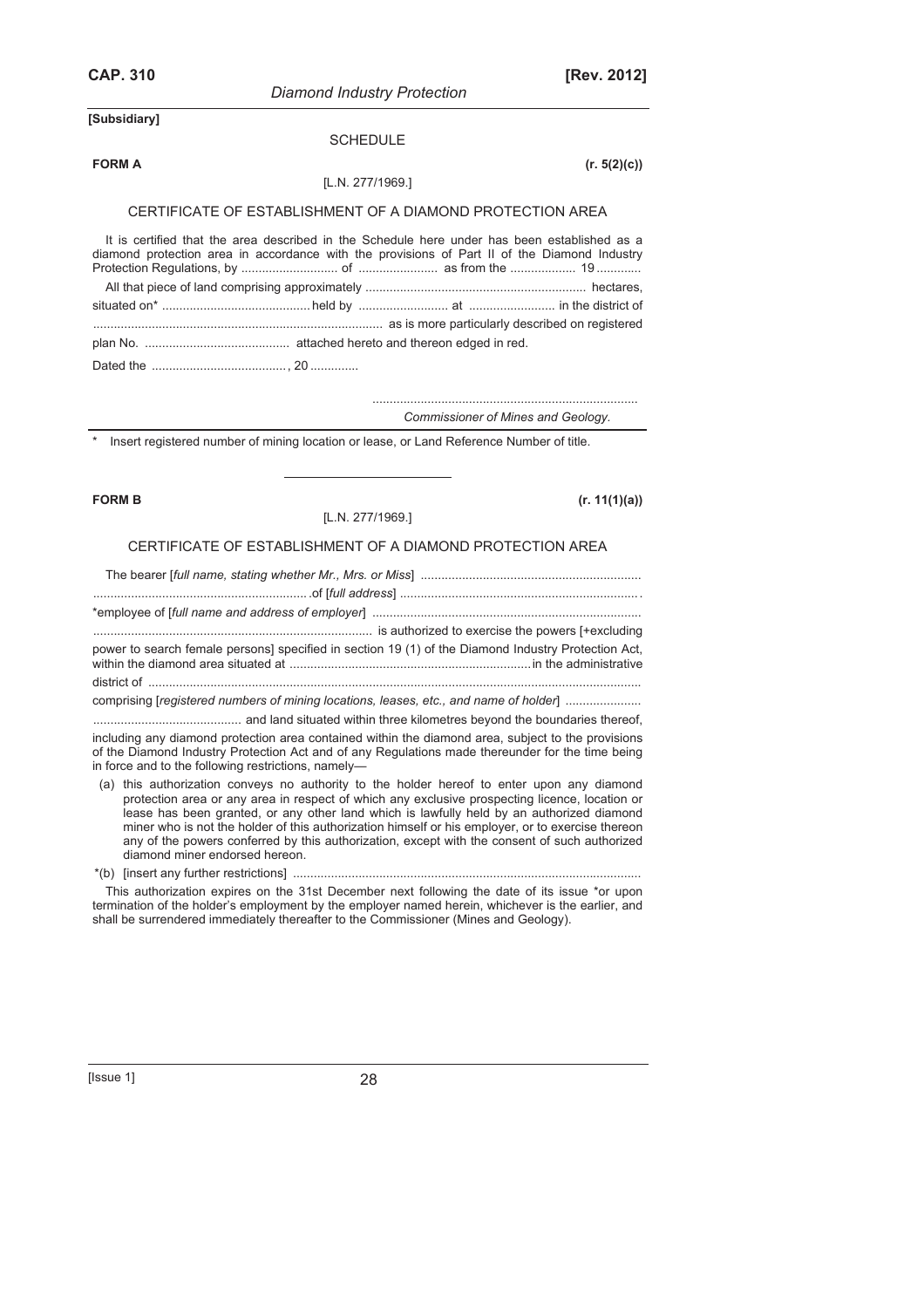| [Rev. 2012]                           | <b>Diamond Industry Protection</b>                                                                                                                                                                                                                                                               | <b>CAP. 310</b> |
|---------------------------------------|--------------------------------------------------------------------------------------------------------------------------------------------------------------------------------------------------------------------------------------------------------------------------------------------------|-----------------|
|                                       |                                                                                                                                                                                                                                                                                                  | [Subsidiary]    |
|                                       | SCHEDULE, FORM B-continued                                                                                                                                                                                                                                                                       |                 |
|                                       |                                                                                                                                                                                                                                                                                                  |                 |
|                                       |                                                                                                                                                                                                                                                                                                  |                 |
| Signature (or thumb-print) of holder  |                                                                                                                                                                                                                                                                                                  |                 |
|                                       | Commissioner of Mines and Geology.                                                                                                                                                                                                                                                               |                 |
| Delete if inapplicable.               |                                                                                                                                                                                                                                                                                                  |                 |
|                                       | Delete when holder of authorization is a female.                                                                                                                                                                                                                                                 |                 |
| <b>FORM C</b>                         |                                                                                                                                                                                                                                                                                                  | (r. 11(1)(b))   |
|                                       | AUTHORIZATION TO SEARCH, ARREST, ETC., WITHIN A DIAMOND PROTECTION<br><b>AREA ONLY</b>                                                                                                                                                                                                           |                 |
|                                       |                                                                                                                                                                                                                                                                                                  |                 |
|                                       |                                                                                                                                                                                                                                                                                                  |                 |
|                                       |                                                                                                                                                                                                                                                                                                  |                 |
|                                       | [+excluding power to search female persons] specified in section 19(1) of the Diamond Industry<br>Protection Act, within the diamond protection area(s) established on [registered numbers of                                                                                                    |                 |
|                                       |                                                                                                                                                                                                                                                                                                  |                 |
|                                       |                                                                                                                                                                                                                                                                                                  |                 |
|                                       | the aforesaid Diamond Industry Protection Act, and of any Regulations made thereunder for the<br>time being in force and to the following restrictions, namely-                                                                                                                                  |                 |
|                                       |                                                                                                                                                                                                                                                                                                  |                 |
|                                       | This authorization expires on the 31st December next following the date of its issue *or upon the<br>termination of the holder's employment by the employer named herein, whichever is the earlier, and<br>shall be surrendered immediately thereafter to the Commissioner of Mines and Geology. |                 |
|                                       |                                                                                                                                                                                                                                                                                                  |                 |
|                                       |                                                                                                                                                                                                                                                                                                  |                 |
| Signature (or thumb-print) of holder. |                                                                                                                                                                                                                                                                                                  |                 |
|                                       | Commissioner of Mines and Geology.                                                                                                                                                                                                                                                               |                 |
| Delete if inapplicable.               |                                                                                                                                                                                                                                                                                                  |                 |
| +                                     | Delete when holder of authorization is a female                                                                                                                                                                                                                                                  |                 |
| <b>FORM D</b>                         |                                                                                                                                                                                                                                                                                                  | (r. 20(1))      |
|                                       | DIAMOND DEALER'S LICENCE                                                                                                                                                                                                                                                                         |                 |
|                                       |                                                                                                                                                                                                                                                                                                  |                 |
|                                       | to deal in, sell and purchase diamonds for the period ending the 31st December,                                                                                                                                                                                                                  |                 |
|                                       |                                                                                                                                                                                                                                                                                                  |                 |
|                                       |                                                                                                                                                                                                                                                                                                  |                 |

29 [Issue 1]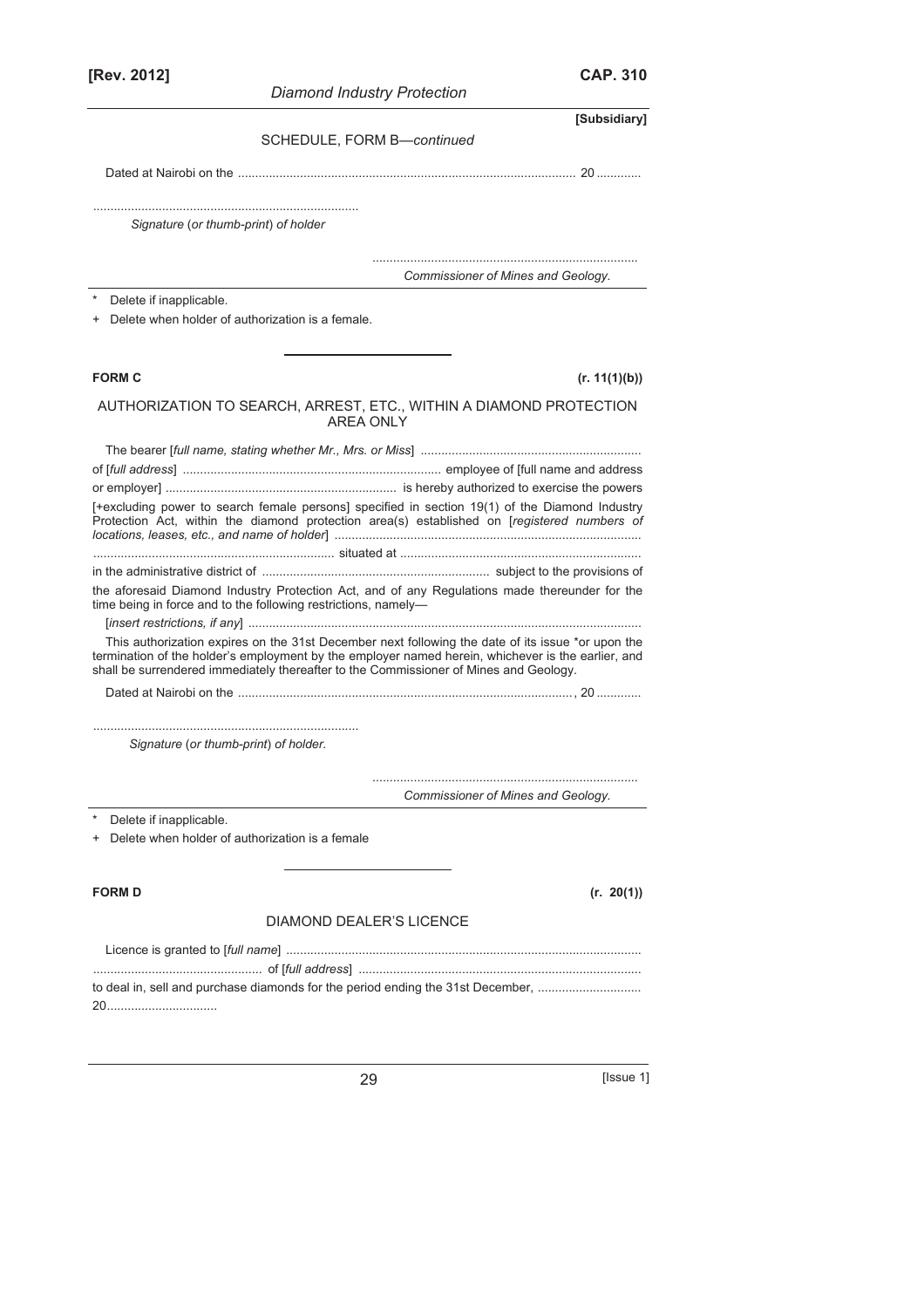*Diamond Industry Protection* 

**CAP. 310 [Rev. 2012]**

**[Subsidiary]** 

#### SCHEDULE, FORM D—*continued*

Business under this licence shall be transacted only at the premises situated on [*state Land Reference No*.] ............................................. at ....................................... in the ................... district. The licensee shall be liable for the due payment of all royalties and other prescribed fees in respect of diamonds bought, sold, received or exported by him.

Dated at ......................................................... on the .................................................., 20 .............

#### ............................................................................. *Commissioner of Mines and Geology.*

Fee, if issued on or before 30th June - Sh. 100.

Fee, if issued after 30th June - Sh. 60.

*Note* - This licence must be displayed in a prominent position at the place of business described herein.

**FORM E** *Deleted by Act No. 17 of 2006, s. 25*

**FORM F** *Deleted by Act No. 17 of 2006, s. 25*

#### **FORM G (r. 22(5))**

#### DECLARATION OF IMPORTATION OF DIAMONDS

| To: The Commissioner of Mines and Geology                                                                                                                                      |
|--------------------------------------------------------------------------------------------------------------------------------------------------------------------------------|
| (or other authorized officer)                                                                                                                                                  |
|                                                                                                                                                                                |
| do solemnly and sincerely declare as follows-                                                                                                                                  |
|                                                                                                                                                                                |
|                                                                                                                                                                                |
| metric carats <i>saive total value and general description of diamonds</i> , and weight, value and<br>detailed description of each diamond weighing ten metric carats or over. |
| 2. Importation will be made at [name of Customs station at which entry is to be made]                                                                                          |
| 3. The said diamond[s] is [are] my own property [or as may be] and will be used for [state purpose]                                                                            |
| 4. I obtained [shall obtain] the said diamond[s] from [state place, name of person and date]                                                                                   |
| Signature of Declarant                                                                                                                                                         |

Dated at ......................................................... on the .................................................., 20 ............. Before me:

> ............................................................................. *Commissioner of Mines and Geology*  [*or other authorized officer*]

 $[|$ ssue 1 $]$  30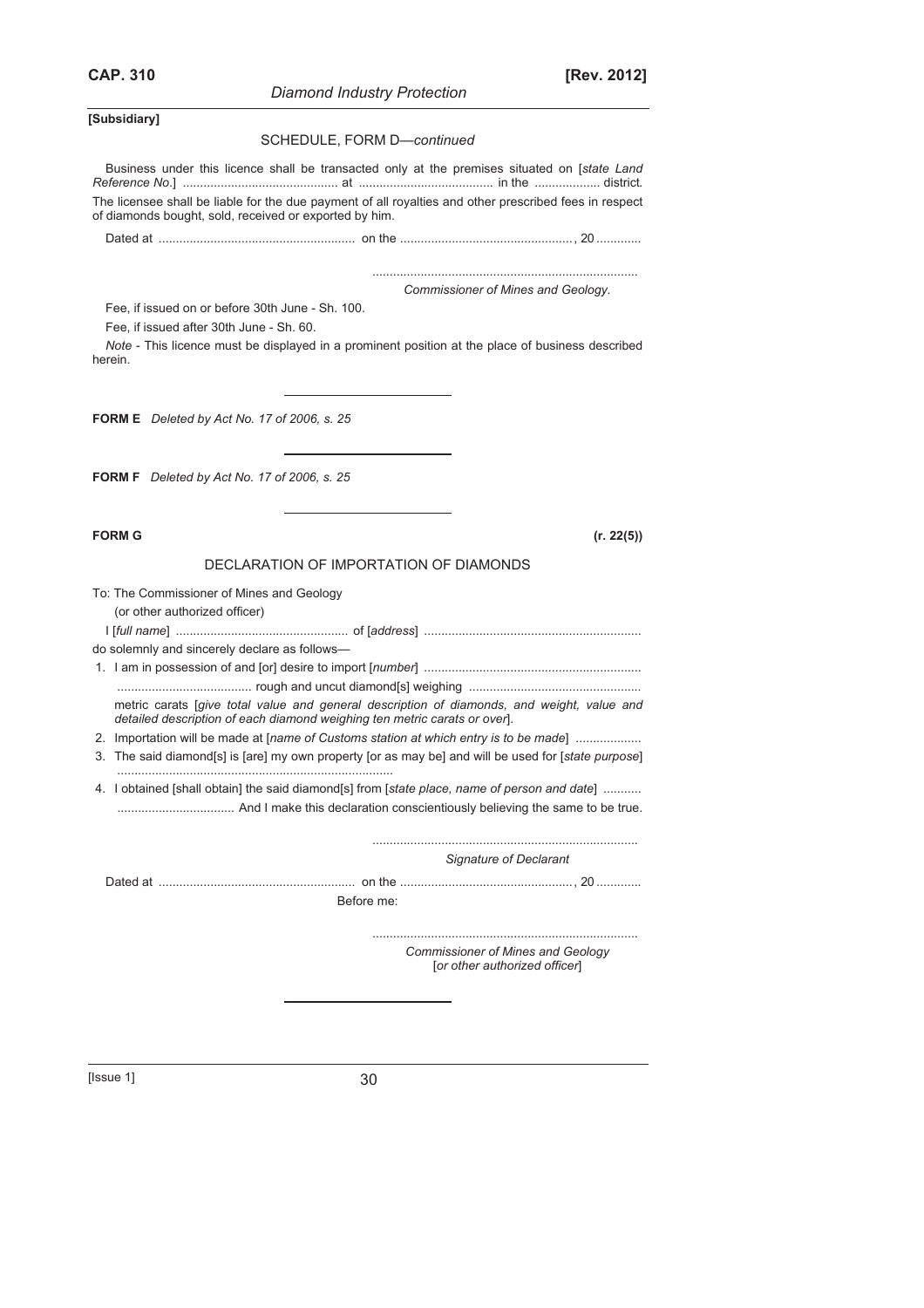| Ĺ |
|---|
|   |
|   |
|   |
|   |
|   |
| í |
| J |
|   |

**FORM H (r. 25)**  FORM H

|  | <b>Diamond Industry Protection</b> |
|--|------------------------------------|
|  |                                    |

**[Subsidiary]** 

| (r. 25) | [L.N. 142/1963.]                                                                                                  | Geology) through the Warden or Assistant Warden of<br>B<br>forwarded in duplicate to the Commissioner (Mines and<br>the mining district concerned on or before the third day<br>must<br>A certified true copy of this Register<br>of the succeeding month (reg. 27) | District<br>In respect of                                                                                       | SALES, DISPATCHES, ETC.                                             | weight of<br>parcel<br>$(1 + k)$<br>Total<br>$\in$<br>Diamonds<br>10 carats<br>and over<br>E<br>less than 10<br>carats and<br>Diamonds<br>over<br>$\ominus$<br>permit (if<br>exported)<br>Export<br>$\oplus$<br>or disposed<br>dispatch ed<br>of to insert<br>name and<br>address)<br>Sold<br>$\widehat{\epsilon}$<br>dispatched<br>Date sold,<br>disposed<br>ŏ<br>$\widehat{\Theta}$<br>đ<br>$\in$ | weight<br>ġ<br>weight<br>ģ | Carats<br>Carats<br>Carats                               |        |        |  |
|---------|-------------------------------------------------------------------------------------------------------------------|---------------------------------------------------------------------------------------------------------------------------------------------------------------------------------------------------------------------------------------------------------------------|-----------------------------------------------------------------------------------------------------------------|---------------------------------------------------------------------|-----------------------------------------------------------------------------------------------------------------------------------------------------------------------------------------------------------------------------------------------------------------------------------------------------------------------------------------------------------------------------------------------------|----------------------------|----------------------------------------------------------|--------|--------|--|
|         |                                                                                                                   |                                                                                                                                                                                                                                                                     |                                                                                                                 |                                                                     |                                                                                                                                                                                                                                                                                                                                                                                                     |                            |                                                          |        |        |  |
|         |                                                                                                                   |                                                                                                                                                                                                                                                                     |                                                                                                                 |                                                                     |                                                                                                                                                                                                                                                                                                                                                                                                     |                            |                                                          |        |        |  |
|         |                                                                                                                   |                                                                                                                                                                                                                                                                     |                                                                                                                 |                                                                     |                                                                                                                                                                                                                                                                                                                                                                                                     |                            |                                                          |        |        |  |
|         | DIAMOND REGISTER<br>made within the period prescribed<br>Entries in this Register must be<br>in the regulation 26 | This part is for Diamond Dealers only                                                                                                                                                                                                                               |                                                                                                                 | Signature(s)<br>of person(s)<br>entry (see<br>Note (2))<br>making   |                                                                                                                                                                                                                                                                                                                                                                                                     |                            |                                                          |        |        |  |
|         |                                                                                                                   |                                                                                                                                                                                                                                                                     |                                                                                                                 |                                                                     | weight<br>$(c+d)$<br>Total<br>$\widehat{e}$                                                                                                                                                                                                                                                                                                                                                         |                            | Carats                                                   |        |        |  |
|         |                                                                                                                   |                                                                                                                                                                                                                                                                     | Diamond's dealer                                                                                                |                                                                     |                                                                                                                                                                                                                                                                                                                                                                                                     |                            | Diamonds<br>10 carats<br>less than<br>$\widehat{\sigma}$ | weight | Carats |  |
|         |                                                                                                                   |                                                                                                                                                                                                                                                                     | ECEIPTS<br><b>exclusive</b><br>Location<br>Œ<br>Leaseholder or Diamond Dealer<br>ď<br>address<br>Licence<br>and |                                                                     |                                                                                                                                                                                                                                                                                                                                                                                                     | ģ                          |                                                          |        |        |  |
|         |                                                                                                                   |                                                                                                                                                                                                                                                                     |                                                                                                                 |                                                                     | Diamonds<br>10 carats<br>and over<br>$\odot$                                                                                                                                                                                                                                                                                                                                                        | weight                     | Carats                                                   |        |        |  |
|         |                                                                                                                   |                                                                                                                                                                                                                                                                     |                                                                                                                 |                                                                     |                                                                                                                                                                                                                                                                                                                                                                                                     | $\frac{1}{2}$              |                                                          |        |        |  |
|         |                                                                                                                   |                                                                                                                                                                                                                                                                     |                                                                                                                 | Recovered<br>or received<br>from (see<br>Note (1))<br>$\widehat{e}$ | Brought forward                                                                                                                                                                                                                                                                                                                                                                                     |                            | Total for Month                                          |        |        |  |
| FORM H  |                                                                                                                   |                                                                                                                                                                                                                                                                     | Prospecting<br>Name                                                                                             |                                                                     | recovered<br>received<br>Date<br>ල)<br>ŏ                                                                                                                                                                                                                                                                                                                                                            |                            |                                                          |        |        |  |

**31** [Issue 1]